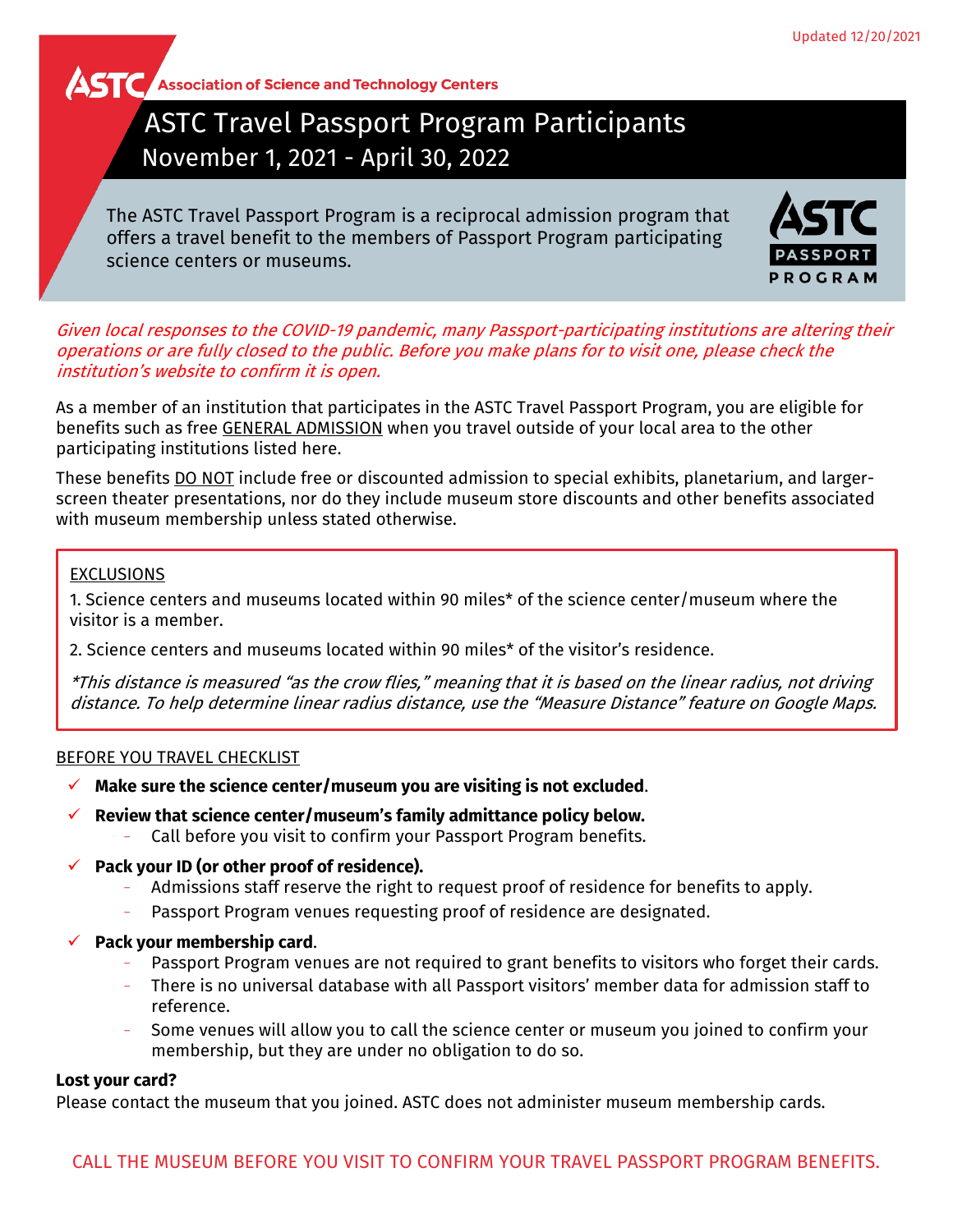# ALABAMA

#### **Anniston Museums and Gardens**

800 Museum Dr, Anniston, AL, 36206 (256) 237-6766 www.exploreamag.org Admittance Policy: All living at one address

#### **Exploreum Science Center**

65 Government Street, Mobile, AL, 36602 (251) 208-6883 www.exploreum.com Admittance Policy: Four people, one of whom must be a cardholder. Free admission limited to permanent

galleries only. Fees will be assessed for IMAX and certain traveling exhibits. Photo ID required for cardholder.

# **Mary G. Hardin Center for Cultural Arts**

501 Broad St, Gadsden, AL, 35901 (256) 543-2787 www.culturalarts.com Admittance Policy: All family members residing in the same household

#### **McWane Science Center**

200 19th St N, Birmingham, AL, 35203 (205) 714-8300 www.mcwane.org

Admittance Policy: Two adults and up to six children under the age of 18. Members of Anniston Museum and Gardens and Mary G. Hardin Center for Cultural Arts receive 50% off Adventure Hall tickets. Proof of Residence Required

#### **Southern Museum of Flight**

4343 73rd Street North, Birmingham, AL, 35206 (205) 833-8226 www.southernmuseumofflight.org Admittance Policy: Blood relatives or related through marriage

#### **U.S. Space & Rocket Center**

1 Tranquility Base, Huntsville, AL, 35805 (800) 637-7223 www.rocketcenter.com

Admittance Policy: One adult and up to two children under 18. Free admission to general and traveling exhibit areas and public simulators; does not include Intuitive Planetarium or National Geographic Theater. Proof of Residence Required

#### ALASKA

#### **Anchorage Museum at Rasmuson Center**

625 C St, Anchorage, AK, 99501 (907) 929-9200 www.anchoragemuseum.org Admittance Policy: Adult cardholder and all of their children 17 and younger

# ARIZONA

#### **Arizona Science Center**

600 E Washington St, Phoenix, AZ, 85004 (602) 716-2000 www.azscience.org Admittance Policy: Free general admission for one adult cardholder and up to three guests

#### **Flandrau Science Center & Planetarium**

1601 East University Boulevard, Tucson, AZ, 85721 (520) 621-4551 www.flandrau.org Admittance Policy: Free admission to exhibits for two adults and up to four children under 18

# **International Wildlife Museum**

4800 W Gates Pass Rd, Tucson, AZ, 85745 (520) 629-0100 www.thewildlifemuseum.org Admittance Policy: Up to two adults and four children or grandchildren under 18

# **Kitt Peak National Observatory Visitor Center**

State Route 386, Tucson, AZ, 85726 (520) 318-8726 www.visitkittpeak.org Admittance Policy: Ten percent gift shop discount; free regular daytime tours for immediate family members

#### **Lowell Observatory**

1400 W Mars Hill Rd, Flagstaff, AZ, 86001 (928) 774-3358 www.lowell.edu Admittance Policy: Two care-giving adults and immediately supervised children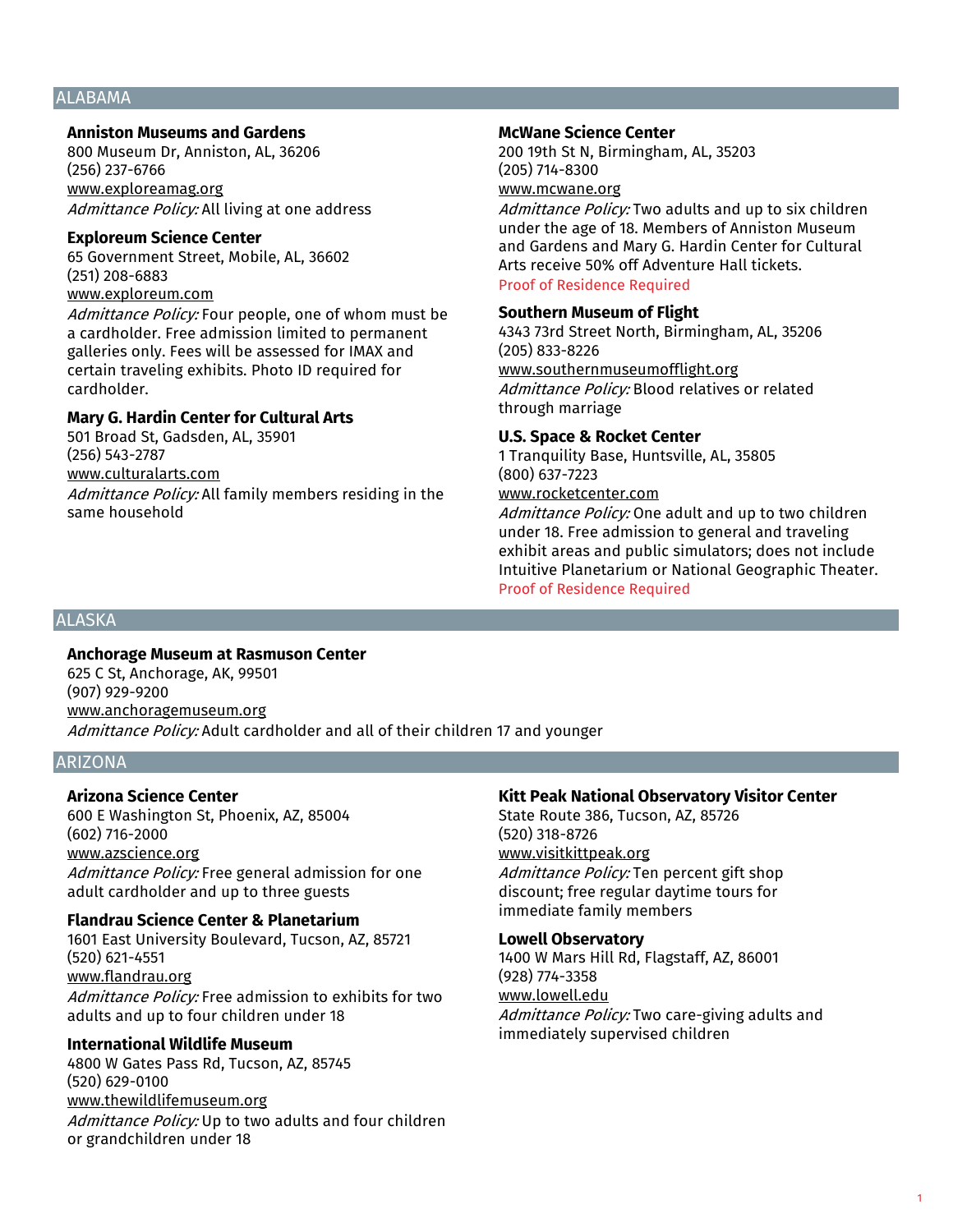# ARKANSAS

# **Mid-America Science Museum**

500 Mid-America Boulevard, Hot Springs, AR, 71913 (501) 767-3461 www.midamericamuseum.org Admittance Policy: Up to five people; at least one

guest must be named on membership card. Proof of Residence Required

#### **Museum of Discovery**

500 President Clinton Ave Ste 150, Little Rock, AR, 72201 (501) 396-7050 www.museumofdiscovery.org

Admittance Policy: Up to two adults and three children within same household; at least one must be named on membership card. Membership expiration date information is required. \*\$5 admission for each current Mid-America Science Museum member.\*

# **CALIFORNIA**

#### **Bay Area Discovery Museum**

557 McReynolds Rd, Sausalito, CA, 94965 (415) 339-3900 www.bayareadiscoverymuseum.org Admittance Policy: Two adults and up to four children Proof of Residence Required

#### **Buena Vista Museum of Natural History and Science**

2018 Chester Ave, Bakersfield, CA, 93301 (661) 324-6350 www.buenavistamuseum.org Admittance Policy: Two adults and six children

#### **California Science Center**

700 Exposition Park Drive, Los Angeles, CA, 90037 (323) 724-3623 www.californiasciencecenter.org Admittance Policy: Unlimited. Museum is free; Passport visitors receive a 10% discount on museum store purchases.

#### **Chabot Space & Science Center**

10000 Skyline Blvd, Oakland, CA, 94619 (510) 336-7300 www.chabotspace.org Admittance Policy: Two adults and up to four children (18 and under) in the household Proof of Residence Required

#### **Children's Museum at La Habra**

301 S Euclid Street, La Habra, CA, 90631 (562) 383-4236 www.lhcm.org Admittance Policy: Two adults and two children in the same household Proof of Residence Required

#### **Scott Family Amazeum**

1009 Museum Way, Bentonville, AR, 72712 (479) 696-9280 www.amazeum.org Admittance Policy: Up to five people; one must be named on membership card. Proof of Residence Required

#### **Columbia Memorial Space Center**

12400 Columbia Way, Downey, CA, 90242 (562) 231-1200 www.columbiaspacescience.org Admittance Policy: Two adults and three children Proof of Residence Required

#### **CuriOdyssey**

1651 Coyote Point Dr, San Mateo, CA, 94401 (650) 342-7755 www.curiodyssey.org Admittance Policy: Two named adults and up to four children or grandchildren under 18. Parking not included.

Proof of Residence Required

#### **Discovery Cube**

2500 N Main St, Santa Ana, CA, 92705 (714) 542-2823 www.discoverycube.org

Admittance Policy: Two named adults and two children. Includes the Los Angeles campus located at 11800 Foothill Boulevard, Los Angeles, CA 91342; (818) 686-2323. Proof of Residence Required

#### **Exploratorium**

Pier 15, San Francisco, CA, 94111 (415) 528-4325 www.exploratorium.edu

Admittance Policy: Two adults and four children. One adult present must be named on the membership card. Photo ID or other proof of residence required. Does not include admission to After Dark Thursday nights.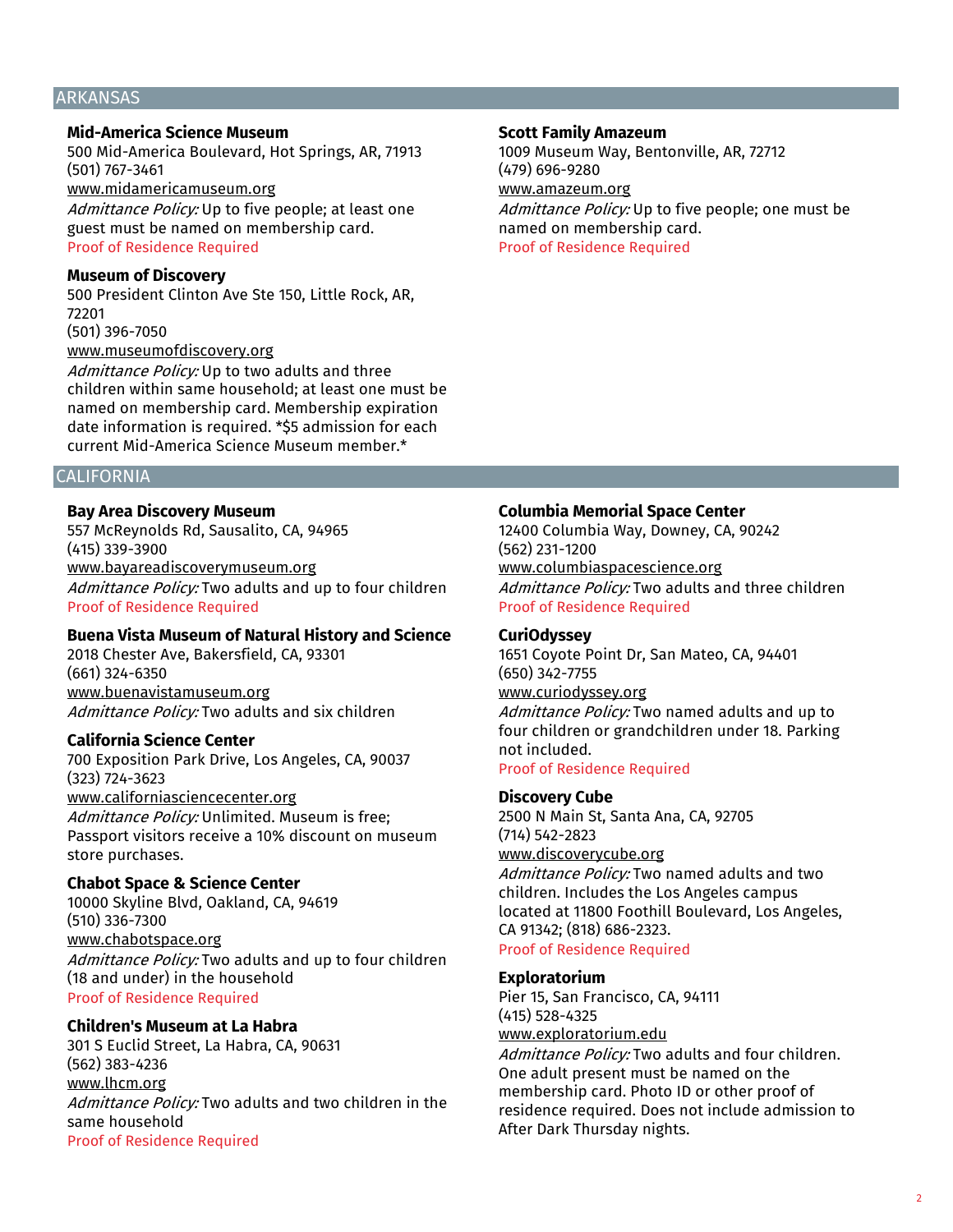# **Explorit Science Center**

3141 5th St, Davis, CA, 95618 (530) 756-0191 www.explorit.org Admittance Policy: One or two adults; children 18 and younger living at member's address. Call ahead for hours.

#### **Fleet Science Center**

1875 El Prado, Balboa Park, San Diego, CA, 92101 (619) 238-1233 www.fleetscience.org Admittance Policy: Two adults and six children under 18 living in the same household

#### **Gateway Science Museum**

400 W 1st St, California State University Chico, Chico, CA 95929 (530) 898-4121 www.csuchico.edu/gateway Admittance Policy: Two adults and up to four children, from the same household Proof of Residence Required

# **Humboldt State University Natural History Museum**

1242 G Street, Arcata, CA, 95521 (707) 826-4479 www.humboldt.edu/natmus Admittance Policy: Two adults and up to four children in household

# **Kern County Museum**

3801 Chester Ave, Bakersfield, CA, 93301 (661) 437-3330 www.kerncountymuseum.org Admittance Policy: Up to two adults, must be named on the membership card, and four children Proof of Residence Required

# **Kidspace Children's Museum**

480 N Arroyo Blvd, Pasadena, CA, 91103 (626) 449-9144 www.kidspacemuseum.org

Admittance Policy: Free general admission for up to four guests with at least one adult (18 or over) present at all times. Additional guests pay regular admission. Proof of Residence Required

#### **The Lawrence Hall of Science**

1 Centennial Dr, Berkeley, CA, 94720 (510) 642-5132 www.lawrencehallofscience.org Admittance Policy: Two adults and their children under 18 living in the same household Proof of Residence Required

#### **Lick Observatory**

29955 Mount Hamilton Rd, Mt Hamilton, CA, 95140 (831) 459-5939 www.ucolick.org

Admittance Policy: Two adults (parents/grandparents) and children/grandchildren under 18. Museum is free; Passport visitors receive a 10% discount on museum store purchases.

Proof of Residence Required

# **Lindsay Wildlife Experience**

1931 1st Ave, Walnut Creek, CA, 94597 (925) 935-1978 www.lindsaywildlife.org

Admittance Policy: Parents or grandparents with children or grandchildren under 18

#### **Maturango Museum of the Indian Wells Valley**

100 E Las Flores Ave, Ridgecrest, CA, 93555 (760) 375-6900

www.maturango.org Admittance Policy: Two adults living in the same home. Under 18 and active-duty military always free.

# **MOXI The Wolf Museum of Exploration + Innovation**

125 State St, Santa Barbara, CA, 93101 (805) 770-5000 www.moxi.org Admittance Policy: Two adults and two children (ages 3–17) in the same household. Residency rule enforced. Proof of Residence Required

#### **Natural History Museums of Los Angeles County**

900 Exposition Blvd, Los Angeles, CA, 90007 (213) 763-3426 www.nhmlac.org

Admittance Policy: Two adults and up to four children. Includes La Brea Tar Pits and Museum, 5801 Wilshire Boulevard, Los Angeles, CA 90036, (213) 763-3499, and the William S. Hart Museum, 24151 Newhall Avenue, Newhall, CA 91321, (661) 254-4584. Proof of Residence Required

# **Placer Nature Center**

3700 Christian Valley Rd, Auburn, CA, 95602 (530) 878-6053

www.placernaturecenter.org

Admittance Policy: Two adults (parents or grandparents) and dependent children 18 and under. Museum is free; Passport visitors receive free and discounted workshops and programs, and use of trail exploration discovery kits.

#### **San Diego Natural History Museum**

1788 El Prado, Balboa Park, San Diego, CA, 92101 (619) 232-3821

#### www.sdnhm.org

Admittance Policy: Two adults and children under 18 in the same household. Does not include 3D films (\$5 charge per person).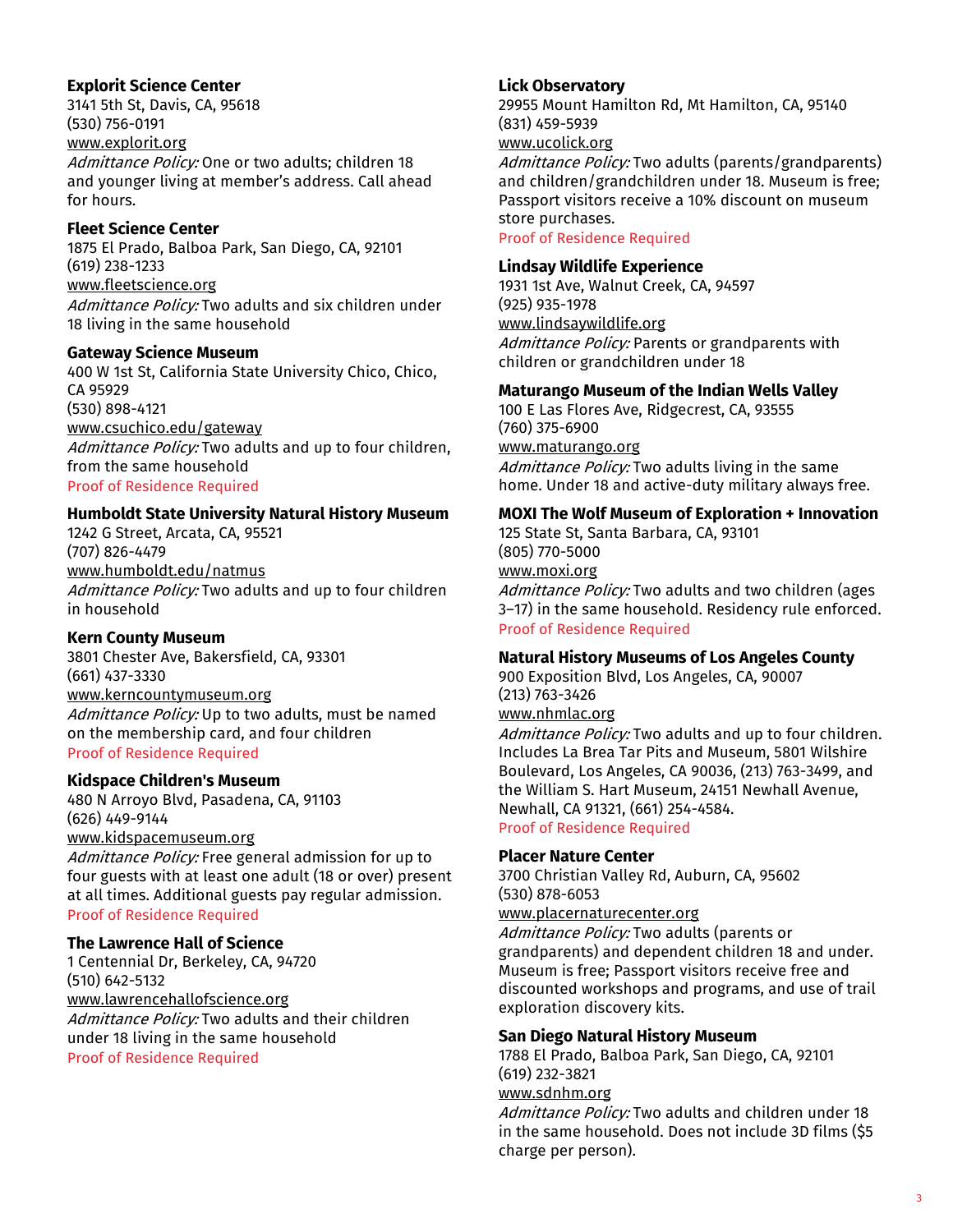# **Santa Barbara Museum of Natural History**

2559 Puesta Del Sol, Santa Barbara, CA, 93105 (805) 682-4711

# www.sbnature.org

Admittance Policy: Family Membership-two adults in the same household and dependent children under 18, or two grandparents and grandchildren under 18. Includes Santa Barbara Museum of Natural History Sea Center, 211 Stearns Wharf, Santa Barbara, CA 93101; (805) 962-2526

# **Santa Cruz Museum of Natural History**

1305 E Cliff Dr, Santa Cruz, CA, 95062 (831) 420-6115 www.santacruzmuseum.org Admittance Policy: Up to two adults and all children under 18

#### **SMUD Museum of Science and Curiosity (MOSAC)**

3615 Auburn Boulevard, Sacramento, CA, 95821 (916) 674-5000

www.powerhousesc.org

Admittance Policy: Two adults named on the membership card and three children living within the same household. Membership expiration date information is required.

Proof of Residence Required

# COLORADO

# **Denver Museum of Nature & Science**

2001 N Colorado Blvd, Denver, CO, 80205 (303) 370-6306 www.dmns.org Admittance Policy: Two adults and their children ages 3–18 Proof of Residence Required

# **Fiske Planetarium and Science Center**

2414 Regent Dr, Boulder, CO, 80309 (303) 492-5002 www.colorado.edu/fiske Admittance Policy: Free entry to exhibit space, 10% discount on gift-store purchases, and 50% discount on regular shows

# **Fort Collins Museum of Discovery**

408 Mason Ct, Fort Collins, CO, 80524 (970) 221-6738 www.fcmod.org Admittance Policy: All members of one family living in one household

# **The Tech Interactive**

201 S Market St, San Jose, CA, 95113 (408) 294-8324 www.thetech.org Admittance Policy: Up to four people Proof of Residence Required

#### **Turtle Bay Exploration Park**

844 Sundial Bridge Dr, Redding, CA, 96001 (530) 243-8850 www.turtlebay.org Admittance Policy: Two adults and up to four children under 18

#### **Western Science Center**

2345 Searl Pkwy, Hemet, CA, 92543 (951) 791-0033 www.westernsciencecenter.org Admittance Policy: Two adults and up to three children of the same household

#### **World of Wonders Science Museum**

2 North Sacramento Street, Lodi, CA, 95240 (209) 368-0969 www.wowsciencemuseum.org Admittance Policy: Two members and children or grandchildren under 18

# **Powerhouse Science Center**

1333 Camino Del Rio, Durango, CO, 81301 (970) 259-9234 www.powsci.org Admittance Policy: Up to three adults and three children under 18 (maximum six people)

# **Space Foundation Discovery Center**

4425 Arrowswest Dr, Colorado Springs, CO, 80907 (719) 576-8000 www.discoverspace.org Admittance Policy: One or two adults and their

children under 17 living in the same household

# **Wings Over the Rockies**

7711 East Academy Boulevard, Denver, CO, 80230 (303) 360-5360 www.wingsmuseum.org Admittance Policy: Two adults and their children ages 3–18. Includes Wings Over the Rockies Exploration of Flight, 13005 Wings Way, Englewood, CO 80112; (303) 360-5360.

Proof of Residence Required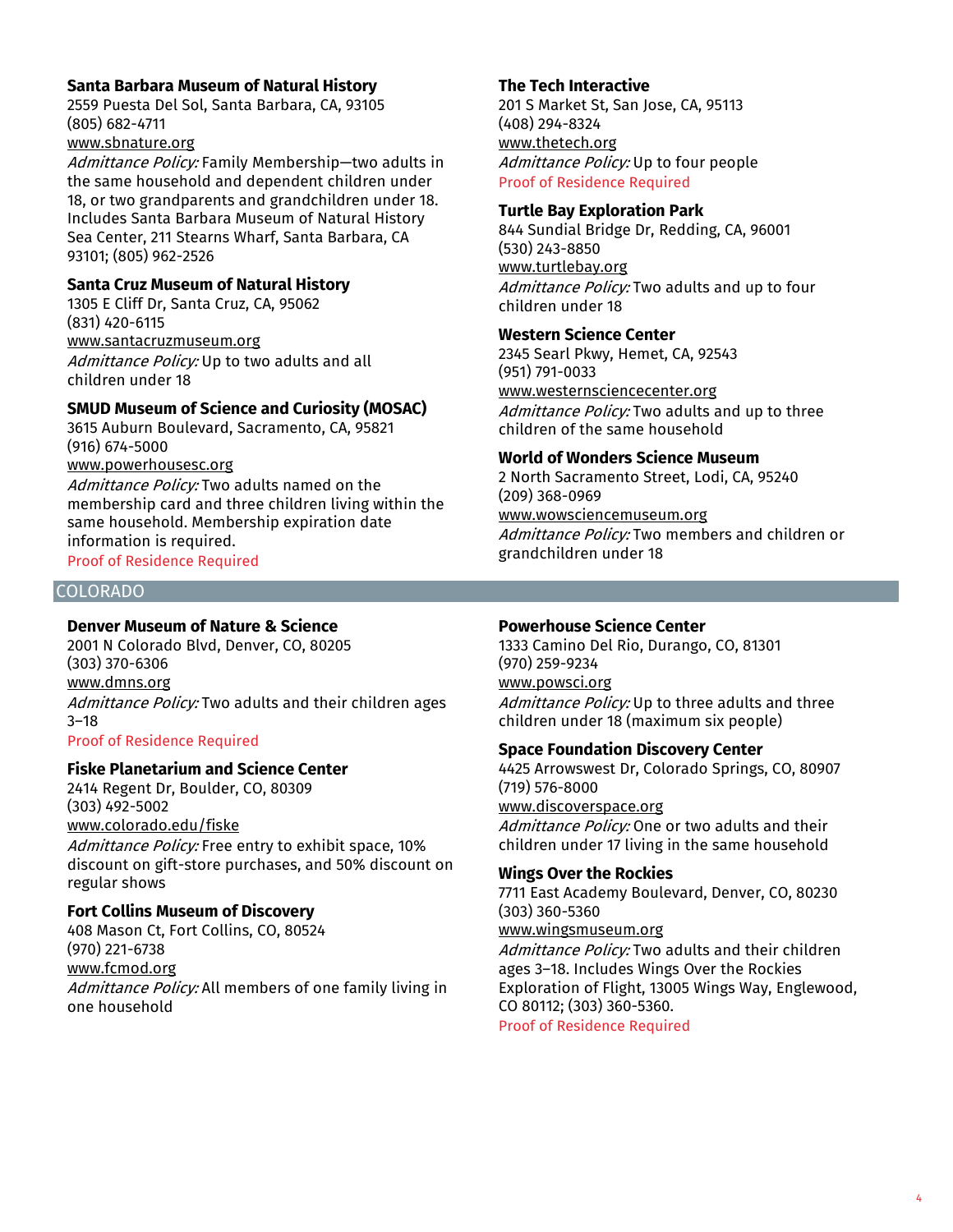#### CONNECTICUT

#### **Bruce Museum**

1 Museum Drive, Greenwich, CT, 06830 (203) 869-0376 www.brucemuseum.org Admittance Policy: Two adults and related children

**The Children's Museum** 950 Trout Brook Dr, West Hartford, CT, 06119 (860) 231-2830 www.thechildrensmuseumct.org

Admittance Policy: Two adults and up to two children under 18, named on the membership card. Additional fees apply to shows and special exhibits. Includes Roaring Brook Nature Center, 70 Gracey Road, Canton, CT 06019; (860) 693-0263. Proof of Residence Required

#### **Discovery Museum and Planetarium**

4450 Park Ave, Bridgeport, CT, 06604 (203) 372-3521 www.discoverymuseum.org Admittance Policy: Up to two adults and four children (under 18) living in same household

#### DELAWARE

#### **Delaware Museum of Natural History**

4840 Kennett Pike, Wilmington, DE, 19807 (302) 658-9111 www.delmnh.org Admittance Policy: Up to two adults and all children 17 and under living in same household. Photo ID required for all visitors.

#### **Hagley Museum and Library**

200 Hagley Road, Wilmington, DE, 19807 (302) 658-2400 www.hagley.org Admittance Policy: Two adults and up to six children living together in the same household

# FLORIDA

# **Aerospace Center for Excellence**

4175 Medulla Rd, Lakeland, FL, 33811 (863) 644-2431 www.floridaairmuseum.org Admittance Policy: Four people, including family membership cardholder

#### **Lutz Children's Museum**

247 S Main St, Manchester, CT, 06040 (860) 643-0949 www.lutzmuseum.org Admittance Policy: Up to four people living at a single address

#### **New Britain Youth Museum**

30 S High St, New Britain, CT, 06051 (860) 225-3020 www.newbritainyouthmuseum.org Admittance Policy: Household, up to five people. Includes Hungerford Nature Center, 191 Farmington Ave, Kensington CT 06037; (860) 827-9064.

#### **Stepping Stones Museum for Children**

303 West Ave, Norwalk, CT, 06850 (203) 899-0606 www.steppingstonesmuseum.org Admittance Policy: Two adults and up to four children under 21 in household Proof of Residence Required

#### **Iron Hill Museum, Delaware Academy of Science**

1115 Robert L Melson Ln, Newark, DE, 19702 (302) 368-5703 www.ironhillsciencecenter.org Admittance Policy: Two adults and their children ages 18 and under

# **The Bishop Museum of Science and Nature**

201 10th St W, Bradenton, FL, 34205 (941) 746-4131 www.bishopscience.org

Admittance Policy: Four total admissions. Free general admission to the museum and Manatee Rehabilitation Habitat. Additional fees required for the planetarium and Mosaic Backyard Universe. Excludes fee-based experiences, programs, and special events.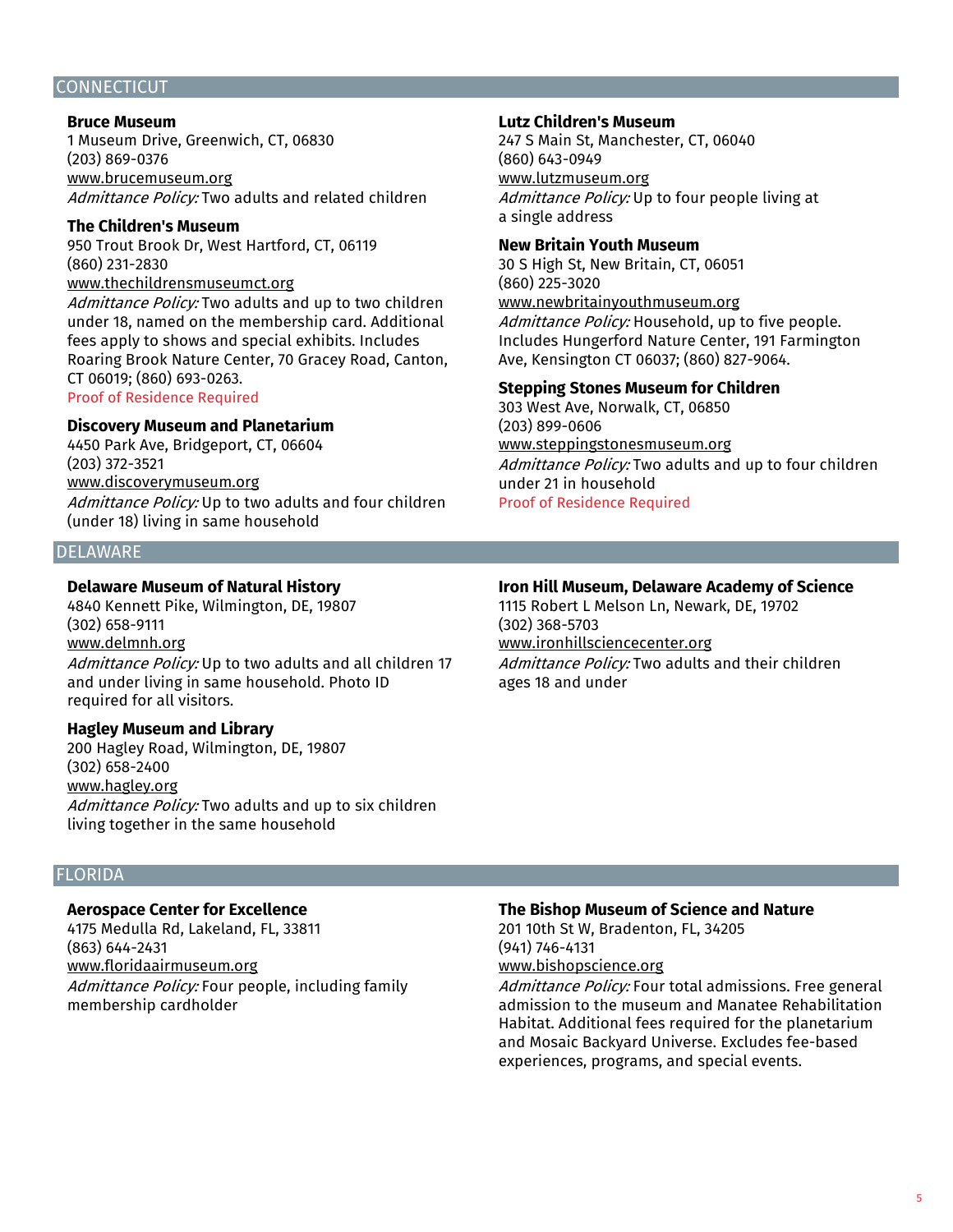# **Cade Museum for Creativity and Invention**

811 S Main St, Gainesville, FL, 32601 (352) 371-8001 www.cademuseum.org

Admittance Policy: General admission for two adults and all children under 18 living in same household. Museum store discount of 10%. Some exclusions apply.

# **Challenger Learning Center of Tallahassee**

200 S Duval St, Tallahassee, FL, 32301 (850) 645-7827 www.challengertlh.com

Admittance Policy: Two adults and their children under 18 residing in the same household. Passport visitors receive free admission to Planetarium/Downtown Digital Dome Theatre show only. Does not include IMAX Theater.

#### **Charlotte County Historical Center**

2050 Forrest Nelson Blvd, Port Charlotte, FL, 33952 (941) 629-7278 www.charlottecountyfl.gov/departments/communityservices/libraries-history/charlotte-county-historicalcenter-society.stml Admittance Policy: Two adults and member's children or grandchildren under 18

#### **Discovery Center**

701 NE Sanchez Ave, Ocala, FL, 34470 (352) 401-3900

www.mydiscoverycenter.org

Admittance Policy: Admission to the Discovery Center exhibit for two adults and two children. Additional fees required for Star Lab shows, special programming, merchandise, etc.

#### **Emerald Coast Science Center**

31 SW Memorial Parkway, Fort Walton Beach, FL, 32548 (850) 664-1261 www.ecscience.org

Admittance Policy: Parents/grandparents and their children/grandchildren under 18

#### **Florida Museum of Natural History**

3215 Hull Road, Gainesville, FL, 32611 (352) 846-2000 www.floridamuseum.ufl.edu Admittance Policy: Two adults and two children under 18. Museum is free; Passport visitors receive free

admission to featured exhibit, discounted admission to the Butterfly Rainforest exhibit, and a 10% discount at museum gift shops.

# **The Gillespie Museum**

234 E Michigan Ave, Deland, FL, 32724 (386) 822-7330 www.stetson.edu/other/gillespie-museum Admittance Policy: Museum is free; Passport visitors receive a 10% discount on museum store purchases

#### **Glazer Children's Museum**

110 W Gasparilla Plz, Tampa, FL, 33602 (813) 443-3861 www.glazermuseum.org Admittance Policy: Five members in a family.

#### **Great Explorations Children's Museum**

1925 4th St N, Saint Petersburg, FL, 33704 (727) 821-8992 www.greatex.org Admittance Policy: Up to five immediate family members

#### **IMAG History & Science Center**

2000 Cranford Ave, Fort Myers, FL, 33916 (239) 243-0043 www.theimag.org Admittance Policy: Two adults and up to four children under 18 living in the same household. Includes discount to 3D theater.

Proof of Residence Required

#### **Loggerhead Marinelife Center**

14200 US Highway 1, Juno Beach, FL, 33408 (561) 627-8280 www.marinelife.org Admittance Policy: Admission is free; Passport visitors receive a 10% discount on store purchases.

# **MOSI (Museum of Science & Industry)**

4801 E Fowler Ave, Tampa, FL, 33617 (813) 987-6000 www.mosi.org

Admittance Policy: Free admission to MOSI permanent exhibits for up to five with a valid membership card and photo ID. Excludes fee-based experiences, special exhibitions, and special events.

# **Museum of Arts and Sciences**

352 S Nova Rd, Daytona Beach, FL, 32114 (386) 255-0285 www.moas.org Admittance Policy: Two adults plus all children in the household. Does not include admission to the Cici and Hyatt Brown Museum of Art.

#### **Museum of Discovery and Science**

401 SW 2nd St, Fort Lauderdale, FL, 33312 (954) 467-6637 www.mods.org Admittance Policy: Two adults and up to four children. Admission for museum exhibits only; excludes IMAX. Photo ID required for cardholder. Proof of Residence Required

#### **Museum of Science & History of Jacksonville**

1025 Museum Cir, Jacksonville, FL, 32207 (904) 396-7062 www.themosh.org Admittance Policy: All members of one household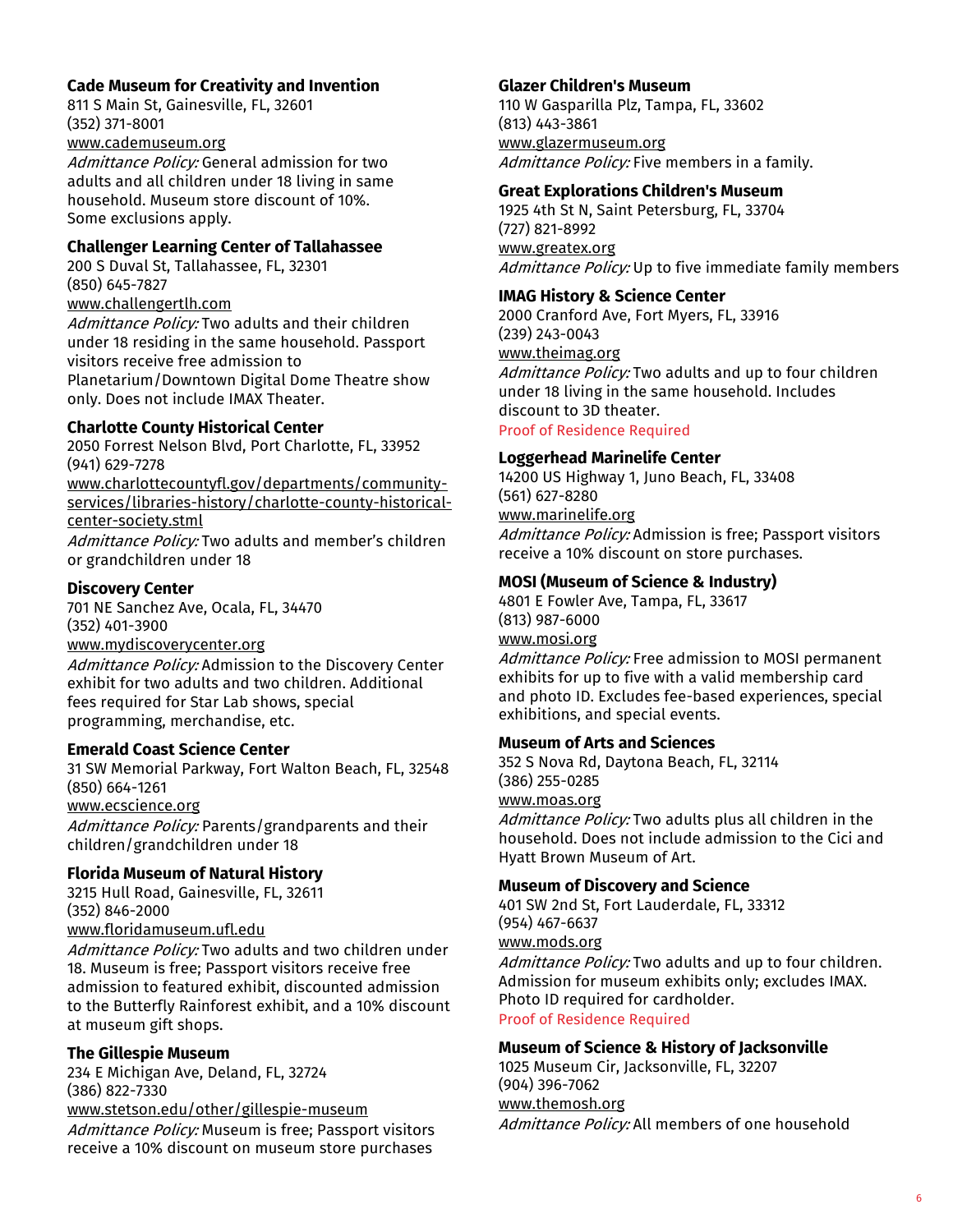# **Orlando Science Center**

777 E Princeton St, Orlando, FL, 32803 (407) 514-2000

# www.osc.org

Admittance Policy: Two adults and children under 18 on the membership. Excludes special events, films, blockbuster exhibits, and free parking. Residency rule enforced.

#### Proof of Residence Required

#### **Pensacola MESS Hall**

116 N Tarragona St, Pensacola, FL, 32502 (877) 937-6377 www.pensacolamesshall.org Admittance Policy: Two adults and up to six children under 18 living in same household Proof of Residence Required

# **GEORGIA**

#### **Coca-Cola Space Science Center**

701 Front Avenue, Columbus, GA, 31901 (706) 649-1477 www.ccssc.org

Admittance Policy: Free admission to the exhibit gallery for member and three additional people. Omnisphere theater tickets (includes multiple showings) for Passport visitors are \$3 for adults and \$2 for children.

#### **Fernbank Science Center**

156 Heaton Park Dr, Atlanta, GA, 30307 (678) 874-7102 www.fsc.fernbank.edu Admittance Policy: Museum is free; Passport visitors receive free admission, for up to four family members, to science center's planetarium shows.

# IDAHO

#### **Discovery Center of Idaho**

131 W Myrtle St, Boise, ID, 83702 (208) 343-9895 www.dcidaho.org Admittance Policy: Two adults and all children (under 18) living in same household. Special traveling exhibits are excluded; call for information.

#### ILLINOIS

#### **The Adler Planetarium**

1300 S Lake Shore Dr, Chicago, IL, 60605 (312) 922-7827 www.adlerplanetarium.org Admittance Policy: Two adults and up to four children (ages 3–17) living in one household

# **Phillip and Patricia Frost Museum of Science**

1101 Biscayne Blvd, Miami, FL, 33132 (305) 434-9600 www.frostscience.org

Admittance Policy: General admission for two adults and up to four children under 18 living in the same household. Does not include planetarium shows or special exhibitions.

# **South Florida Science Center and Aquarium**

4801 Dreher Trl N, West Palm Beach, FL, 33405 (561) 832-1988

# www.sfsciencecenter.org

Admittance Policy: Admission for two member adults and up to six (grand)children under 18. Additional fees required for special events, planetarium, miniature golf, and premier exhibitions.

Proof of Residence Required

# **Tellus Science Museum**

100 Tellus Drive, Cartersville, GA, 30120 (770) 606-5700 www.tellusmuseum.org

Admittance Policy: Two adults and all children under 18 in the same household; \$1 off planetarium ticket purchases

# **Idaho Museum of Natural History**

698 E Dillon St, Pocatello, ID, 83201 (208) 282-3168 www.isu.edu/imnh Admittance Policy: Two adults (18 and older) and up to six children or grandchildren age 17 and under

#### **Burpee Museum of Natural History**

737 N Main St, Rockford, IL, 61103 (815) 965-3433 www.burpee.org Admittance Policy: Two adults and all children under 18 living in the same household Proof of Residence Required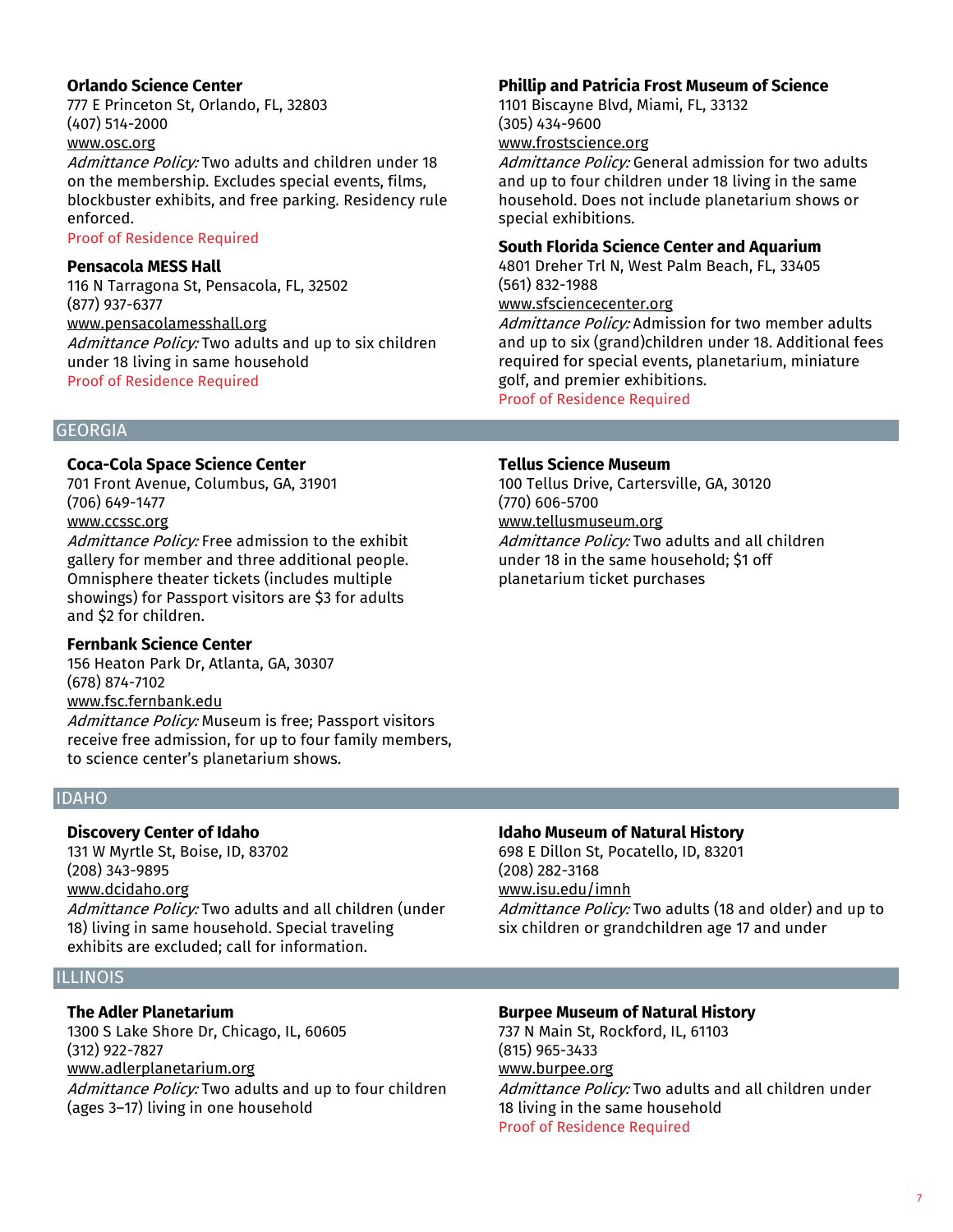# **Cernan Earth and Space Center at Triton College**

2000 5th Ave, River Grove, IL, 60171 (708) 456-0300 www.triton.edu/cernan

Admittance Policy: Free planetarium admission for up to four family members. All other family members admitted at youth price. Passport visitors receive 10% off Star Store purchases, excluding autographed books.

# **Children's Discovery Museum**

101 East Beaufort Street, Normal, IL, 61761 (309) 433-3444 www.childrensdiscoverymuseum.net Admittance Policy: Two adults and their children living in the same household. Residency rule enforced. Proof of Residence Required

#### **Children's Museum of Illinois**

55 South Country Club Road, Decatur, IL, 62521 (217) 423-5437

# www.cmofil.org

Admittance Policy: Two adults in the same household, all children, and up to four grandparents named on the membership card

#### **Discovery Center Museum**

711 N Main St, Rockford, IL, 61103 (815) 963-6769 www.discoverycentermuseum.org Admittance Policy: Two adults and two children under 18 living in the same household Proof of Residence Required

# **Field Museum**

1400 S Lake Shore Dr, Chicago, IL, 60605 (312) 922-9410 www.fieldmuseum.org

Admittance Policy: Two adults and up to two children, 17 and under. Proof of valid membership and photo ID are required to receive complimentary basic admission. Special exhibitions, 3D theater tickets, and coat check are not included.

# **International Museum of Surgical Science**

1524 N Lake Shore Dr, Chicago, IL, 60610 (312) 642-6502 www.imss.org Admittance Policy: Two adults and all children 18 and under living in the same household

# **Kidzeum of Health and Science**

412 E Adams St, Springfield, IL, 62701 (217) 971-4435 www.kidzeum.org

Admittance Policy: Up to two adults and four children or grandchildren under 18 will be admitted for free. Must have membership card present.

#### **Museum of Science and Industry**

5700 S Lake Shore Dr, Chicago, IL, 60637 (773) 684-1414

# www.msichicago.org

Admittance Policy: Up to two adults and four children under 18 living in the same household. One adult must be member cardholder. Complimentary general admission only. Must present valid membership card and photo ID at the general ticket counter.

# Proof of Residence Required

#### **Peggy Notebaert Nature Museum**

2430 N Cannon Dr, Chicago, IL, 60614 (773) 755-5100 www.naturemuseum.org

Admittance Policy: Two adults and all children 18 and under in the same household. Proof of valid membership and photo ID are required to receive complimentary basic admission. Special exhibitions may require additional fees.

## **Peoria PlayHouse Children's Museum**

2218 N Prospect Rd, Peoria, IL, 61603 (309) 323-6893 www.peoriaplayhouse.org

Admittance Policy: Up to two adults and the children living in their household. We do not limit numbers of kids, but do ask visitors to only include those in their household.

#### Proof of Residence Required

# **Peoria Riverfront Museum**

222 SW Washington St, Peoria, IL, 61602 (309) 686-7000 www.peoriariverfrontmuseum.org Admittance Policy: Parents and children under 18 Proof of Residence Required

#### **The Science Center**

1237 E Main St # 1048, Carbondale, IL, 62901 (618) 529-5431 www.sciencecentersi.com Admittance Policy: Parents/guardians and children under 18 in immediate family

#### **SciTech Hands-On Museum**

18 W Benton St, Aurora, IL, 60506 (630) 859-3434 www.scitechmuseum.org Admittance Policy: Five visitors; additional at general admission rates Proof of Residence Required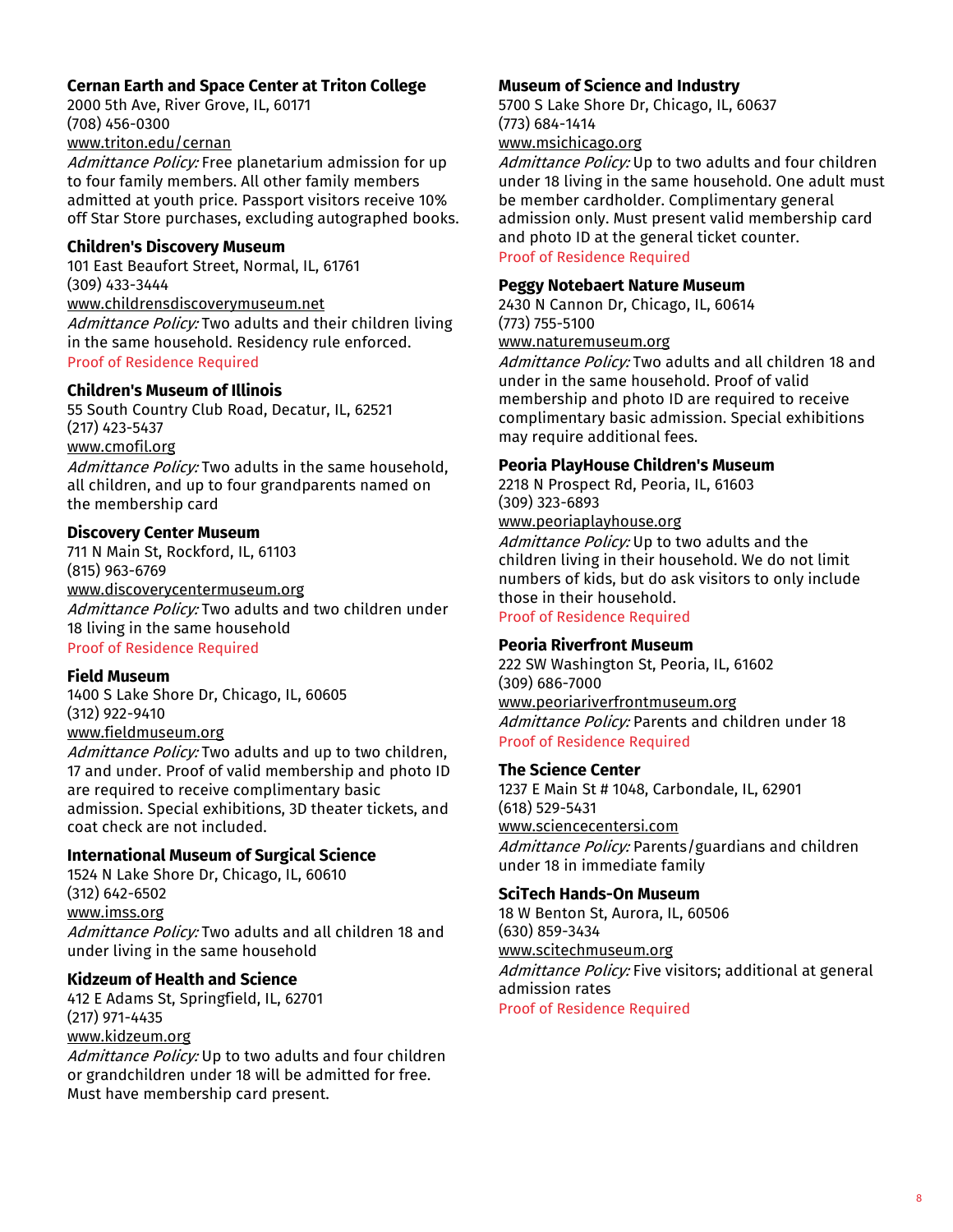#### INDIANA

# **Carnegie Museum of Montgomery County**

222 S Washington St, Crawfordsville, IN, 47933 (765) 362-4622 www.cdpl.lib.in.us/services/carnegie Admittance Policy: Museum is free; Passport visitors receive a 10% discount in gift shop per card.

#### **Evansville Museum of Arts, History and Science**

411 SE Riverside Dr, Evansville, IN, 47713 (812) 425-2406 www.emuseum.org

Admittance Policy: All family members living in the same household. Planetarium shows are not included.

#### **Imagination Station**

600 N 4th St, Lafayette, IN, 47901 (765) 420-7780 www.imagination-station.org Admittance Policy: Two adults and member's children or grandchildren under 18

#### **Indiana State Museum and Historic Sites**

650 W Washington St, Indianapolis, IN, 46204 (317) 232-1637

# www.indianamuseum.org

Admittance Policy: Two adults and all children in household, ages 21 and younger. Special traveling exhibitions may require additional fees.

#### **Minnetrista**

1200 N Minnetrista Pkwy, Muncie, IN, 47303 (765) 282-4848 www.minnetrista.net Admittance Policy: Two adults and all children in their household under 18.

# IOWA

#### **Family Museum**

2900 Learning Campus Dr, Bettendorf, IA, 52722 (563) 344-4106 www.familymuseum.org Admittance Policy: Two adults and children (under 18) residing in the same household Proof of Residence Required

# **Grout Museum District: Bluedorn Science Imaginarium**

322 Washington St, Waterloo, IA, 50701 (319) 234-6357 www.groutmuseumdistrict.org Admittance Policy: Membership holder and immediate family

#### **LaunchPAD Children's Museum**

623 Pearl St, Sioux City, IA, 51101 (712) 224-2542 www.launchpadmuseum.com Admittance Policy: Up to two adults and six children

#### **Muncie Children's Museum**

515 S High St, Muncie, IN, 47305 (765) 286-1660 www.munciemuseum.com

Admittance Policy: Two adults living at the same address and their children

#### **Science Central**

1950 North Clinton Street, Fort Wayne, IN, 46805 (260) 424-2400 www.sciencecentral.org Admittance Policy: Two adults at the same address and any six children under 18

#### **Terre Haute Children's Museum**

727 Wabash Ave, Terre Haute, IN, 47807 (812) 235-5548 www.thchildrensmuseum.com

Admittance Policy: Two adults and member's children or grandchildren 18 or younger. Proof of valid membership and photo ID are required to receive complimentary basic admission. Special exhibitions and Ropes Challenge Course are not included. Proof of Residence Required

#### **WonderLab Museum of Science, Health and Technology**

308 W. Fourth Street, Bloomington, IN, 47404 (812) 337-1337

www.wonderlab.org

Admittance Policy: Free admission for up to five visitors from same household. Extra visitors will be charged general admission rates.

# **Putnam Museum and Science Center**

1717 W 12th St, Davenport, IA, 52804 (563) 324-1933 www.putnam.org

Admittance Policy: Two adults and three children living at the home address. Free admission does not include theater.

#### **Science Center of Iowa**

401 Martin Luther King Jr Pkwy, Des Moines, IA, 50309 (515) 274-6868

www.sciowa.org

Admittance Policy: Two adults and two children 18 and younger residing in the same household; additional members charged the discounted nonmember rate. Proof of Residence Required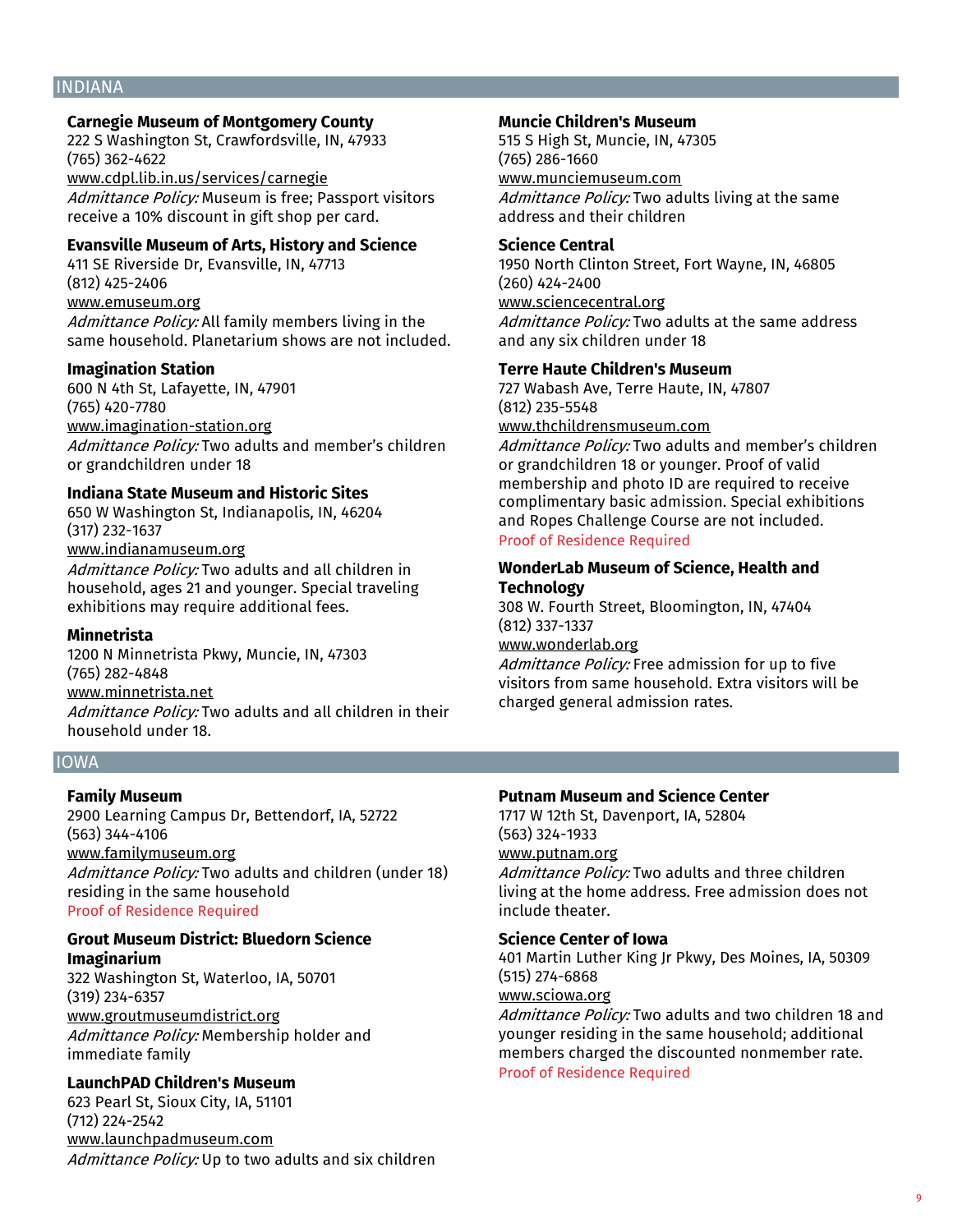# KANSAS

#### **Cosmosphere**

1100 North Plum Street, Hutchinson, KS, 67501 (620) 662-2305

# www.cosmo.org

Admittance Policy: Free admission to the Hall of Space Museum for families with a membership to a Passport participating institution.

#### **Exploration Place, The Sedgwick County Science and Discovery Center**

300 N McLean Blvd, Wichita, KS, 67203 (316) 660-0600 www.exploration.org

Admittance Policy: Two adults in the same household and all dependent children/grandchildren under 18. Free admission limited to general exhibit areas; does not include digital dome theater and planetarium, or exhibits with an additional fee.

Proof of Residence Required

# KENTUCKY

#### **The Aviation Museum of Kentucky**

4029 Airport Rd, Lexington, KY, 40510 (859) 231-1219 www.aviationky.org

Admittance Policy: Up to four people in the same household; at least one must be named on membership card.

#### **East Kentucky Science Center & Planetarium**

1 Bert Combs Dr, Prestonsburg, KY, 41653 (606) 889-8260 www.bigsandy.kctcs.edu/community/eksc Admittance Policy: Free admission for up to four family members

# **Highlands Museum & Discovery Center**

1620 Winchester Avenue, Ashland, KY, 41101 (606) 329-8888 www.highlandsmuseum.com Admittance Policy: Immediate family living in one household

#### **Hopewell Museum**

800 Pleasant Street, Paris, KY, 40361 (859) 987-7274 www.hopewellmuseum.org Admittance Policy: Two adults and children or grandchildren under 18

#### **Flint Hills Discovery Center**

315 S 3rd St, Manhattan, KS, 66502 (785) 587-2726 www.flinthillsdiscovery.org

Admittance Policy: Two adults and up to four children (17 and under) named on membership card Proof of Residence Required

#### **Sternberg Museum of Natural History**

3000 Sternberg Dr, Hays, KS, 67601 (785) 628-4286 www.sternberg.fhsu.edu Admittance Policy: Two adults and children 17 and under residing in the same household, or two grandparents and grandchildren 17 and under.

#### **University of Kansas Natural History Museum**

1345 Jayhawk Blvd, Lawrence, KS, 66045 (785) 864-4450 www.biodiversity.ku.edu Admittance Policy: All members of a single household

# **Kentucky Science Center**

727 W Main St, Louisville, KY, 40202 (502) 561-6100 www.kysciencecenter.org Admittance Policy: Two adults and up to four children, 18 and under, listed on the membership card

# **The Living Arts & Science Center**

362 N Martin Luther King Blvd, Lexington, KY, 40508 (859) 252-5222

www.lasclex.org Admittance Policy: Two adults and up to three children living in the same household. Museum is free; Passport visitors receive a 10% discount on museum

#### store purchases. Proof of Residence Required

#### **Owensboro Museum of Science and History**

122 E 2nd St, Owensboro, KY, 42303 (270) 687-2732 www.owensboromuseum.com Admittance Policy: Family up to six members. Exhibit hall fee waived and 10% discount on museum store purchases.

#### **River Discovery Center**

117 South Water Street, Paducah, KY, 42001 (270) 575-9958

www.riverdiscoverycenter.org

Admittance Policy: Up to two adults and up to four children under 18 in the household. Must provide proof of membership and show ID.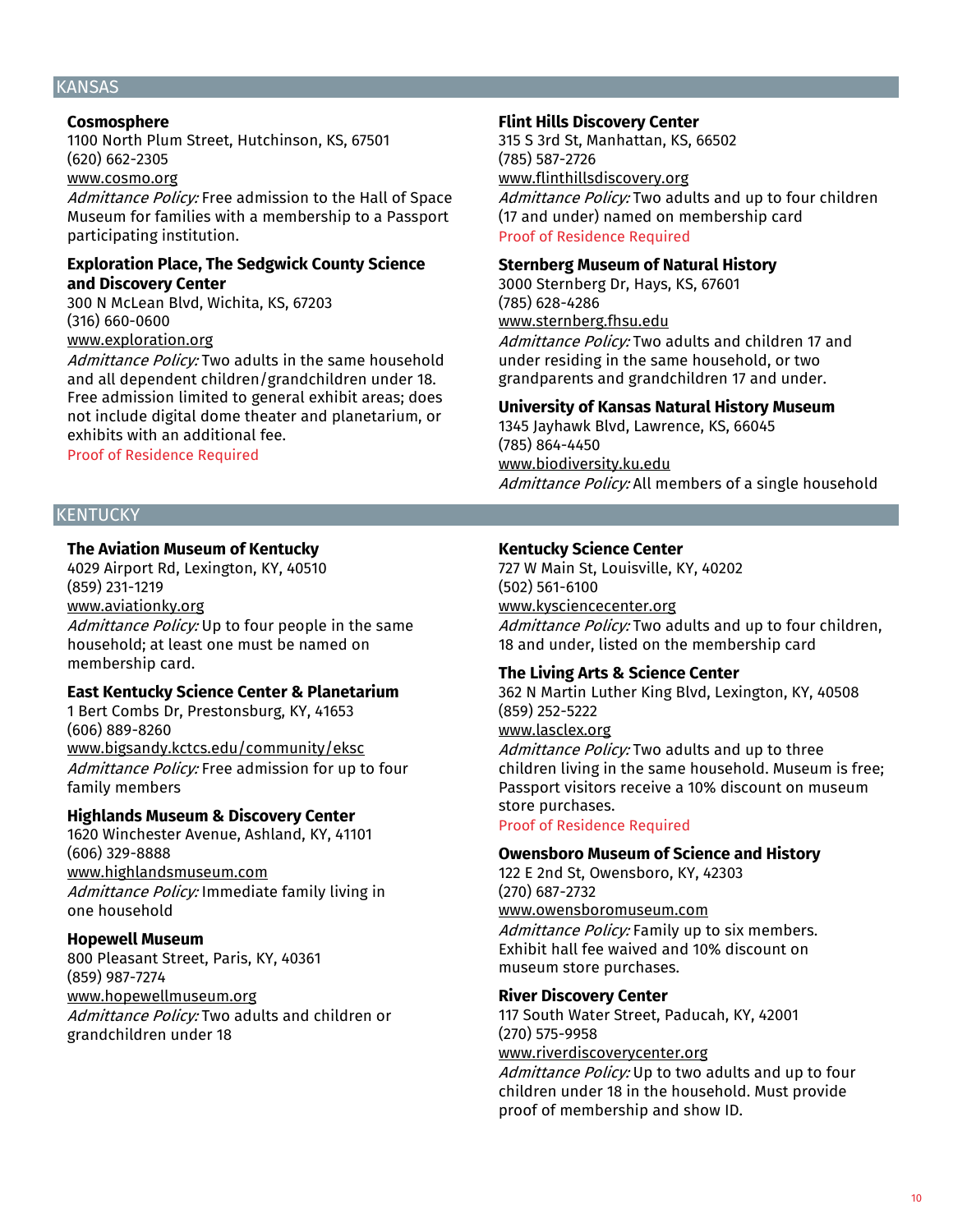#### LOUISIANA

# **Lafayette Science Museum**

433 Jefferson Street, Lafayette, LA, 70501 (337) 291-5544 www.lafayettesciencemuseum.org

Admittance Policy: Free admission for cardholder and three additional people. Children 3 and under are free.

#### **Louisiana Art & Science Museum**

100 River Rd S, Baton Rouge, LA, 70802 (225) 344-5272 www.lasm.org

Admittance Policy: Free admission to museum and planetarium galleries and discounted admission to special exhibits and planetarium shows for up to six people

#### **Louisiana Children's Museum**

15 Henry Thomas Drive, New Orleans, LA, 70124 (504) 523-1357 www.lcm.org

Admittance Policy: Number of visitors admitted by home museum membership (up to 8 people)

#### **Sci-Port Discovery Center**

820 Clyde Fant Pkwy, Shreveport, LA, 71101 (318) 424-3466 www.sci-port.org

Admittance Policy: Four people, at least one adult, residing in the same household. Must present photo ID. Does not include IMAX. Membership expiration date information is required.

Proof of Residence Required

#### MAINE

#### **Maine Discovery Museum**

74 Main St, Bangor, ME, 04401 (207) 262-7200 www.mainediscoverymuseum.org Admittance Policy: Up to four people. One adult must be listed on the membership card and present photo ID. Good for general admission only.

#### MARYLAND

# **College Park Aviation Museum**

1985 Corporal Frank Scott Drive, College Park, MD, 20740 (301) 864-6029 www.collegeparkaviationmuseum.com Admittance Policy: Up to six family members

#### **Discovery Station at Hagerstown**

101 W Washington Street, Hagerstown, MD, 21740 (301) 790-0076 www.discoverystation.org Admittance Policy: Up to eight people (adults and

# children) as listed on the membership card

# **MASSACHUSETTS**

#### **Berkshire Museum**

39 South St, Pittsfield, MA, 01201 (413) 443-7171 www.berkshiremuseum.org

Admittance Policy: Two adults named on card (photo ID required) and up to four children under 18. There is no discount at the museum shop for guests who are not Berkshire Museum members.

#### **Maryland Science Center**

601 Light St, Baltimore, MD, 21230 (410) 685-5225 www.mdsci.org

Admittance Policy: Visitors show their member card and out-of-state photo ID. Four people, one of whom must be a cardholder. Free admission limited to permanent museum galleries only. Fees will be assessed for IMAX tickets and certain traveling exhibits. Reciprocal admission is not valid for Maryland residents presenting their out-of-state Passport-affiliated member card.

Proof of Residence Required

#### **EcoTarium**

222 Harrington Way, Worcester, MA, 01604 (508) 929-2700

www.ecotarium.org

Admittance Policy: Free general admission for up to four guests. At least one person must be named on the membership card presented. One guest must be at least 14 or older.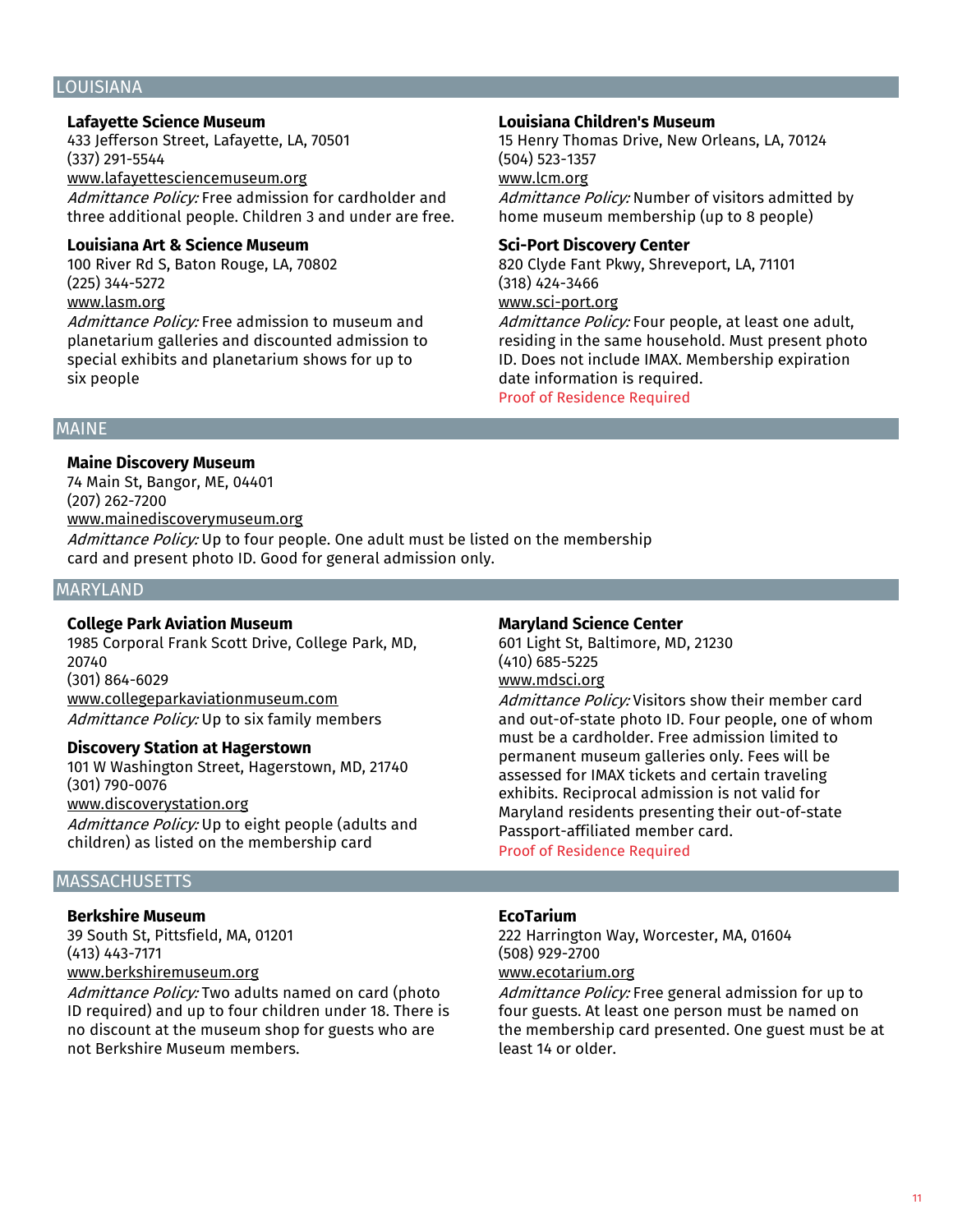# **Harvard Museums of Science & Culture**

26 Oxford St, Cambridge, MA, 02138 (617) 495-3045 www.hmsc.harvard.edu/ Admittance Policy: Two adults and two children living

at the same address, one adult named on the membership card. Proof of Residence Required

**Museum of Science**

1 Science Park, Boston, MA, 02114 (617) 723-2500 www.mos.org

Admittance Policy: Up to four individuals depending on the level of your membership. One of the individuals must be named on your membership card. Children under three are always free. Exhibit Halls admission only; no other discounts apply. Please book timed tickets ahead of your visit

# **Springfield Museums**

21 Edwards St, Springfield, MA, 01103 (800) 625-7738 www.springfieldmuseums.org

Admittance Policy: Two adults and up to four children living at the same address. Free general admission only; does not include special exhibit or planetarium fees.

# **Woods Hole Oceanographic Institution**

15 School Street, Exhibit Center, Woods Hole, MA, 02543 (508) 289-2700 www.whoi.edu Admittance Policy: Two adults and two children. Passport visitors receive 10% discount on museum shop purchases (does not apply to books).

#### MICHIGAN

#### **Air Zoo**

6151 Portage Rd, Portage, MI, 49002 (269) 382-6555 www.airzoo.org Admittance Policy: Two adults and all children under 18 living in the same household Proof of Residence Required

# **Alden B. Dow Museum of Science & Art**

1801 W Saint Andrews Rd, Midland, MI, 48640 (989) 631-5930 www.mcfta.org Admittance Policy: Two adult members (parents or grandparents) and two children or grandchildren 18 and younger

#### **Ann Arbor Hands-On Museum**

220 E Ann St, Ann Arbor, MI, 48104 (734) 995-5439 www.aahom.org

Admittance Policy: Two adults named on the card (photo ID required) and their children under 18, or two grandparents named on the card (photo ID required) and their grandchildren under 18

# **Cranbrook Institute of Science**

39221 Woodward Ave, Bloomfield, MI, 48304 (248) 645-3245 www.science.cranbrook.edu

Admittance Policy: Two adults and all children under 18 living in the same household, or two grandparents and all grandchildren

#### **Flint Children's Museum**

1602 West University Avenue, Flint, MI, 48504 (810) 767-5437 www.flintchildrensmuseum.org Admittance Policy: Two adults and up to four children named on membership card

# **Grand Rapids Public Museum**

272 Pearl St NW, Grand Rapids, MI, 49504 (616) 929-1700 www.grpm.org

Admittance Policy: Two adults and all children 17 and younger, all residing in the same household. Nonmember rates apply to planetarium, carousel, and special exhibits.

# **Impression 5 Science Center**

200 Museum Dr, Lansing, MI, 48933 (517) 485-8116 www.impression5.org Admittance Policy: Two adults named on the card (photo ID required) and their children or grandchildren under 18 Proof of Residence Required

# **Kingman Museum**

175 Limit St, Battle Creek, MI, 49037 (269) 965-5117 www.kingmanmuseum.org Admittance Policy: Any six family members; includes

planetarium shows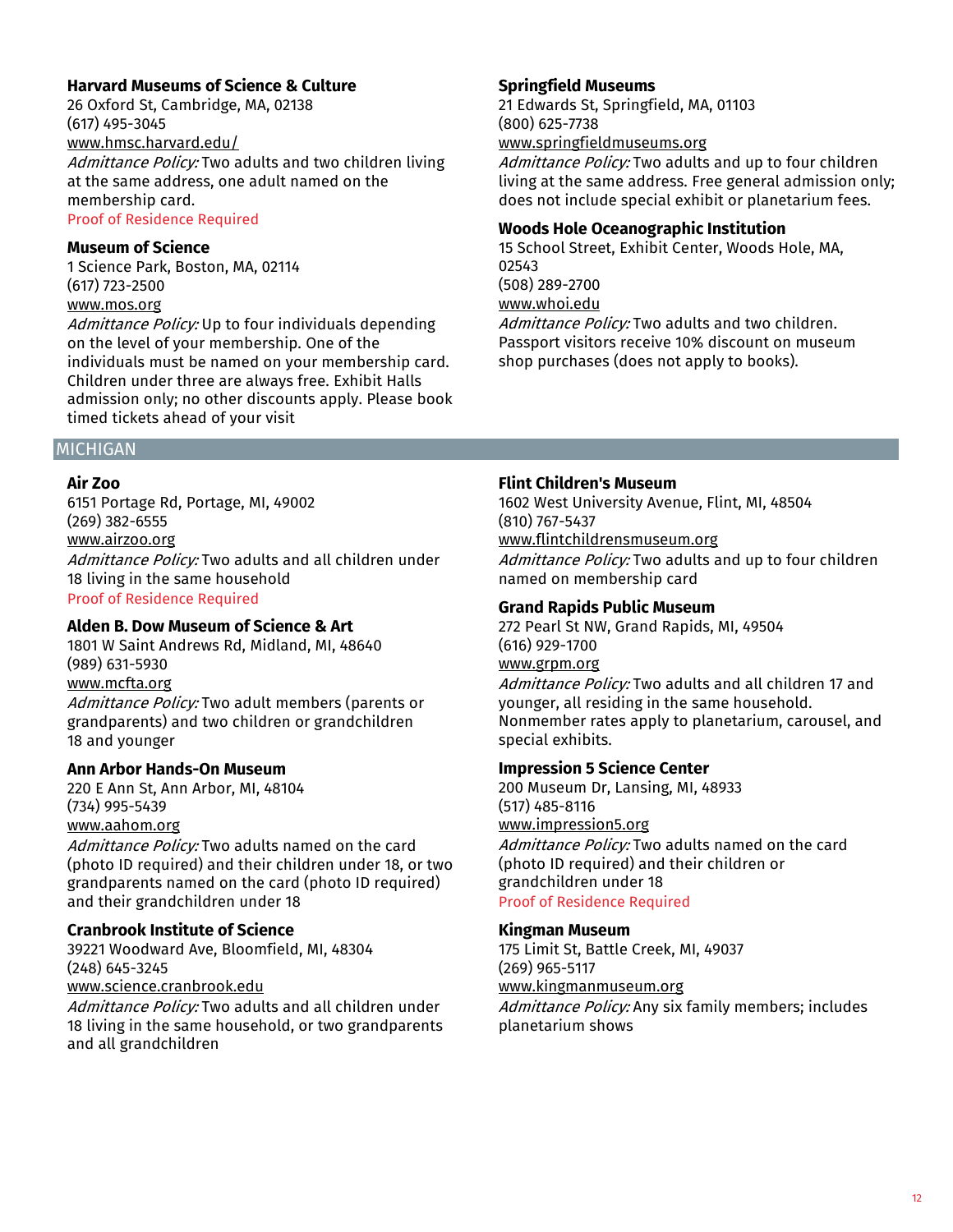# **Michigan Science Center**

5020 John R St, Detroit, MI, 48202 (313) 577-8400 www.mi-sci.org

Admittance Policy: General admission for two adults and up to six children under 18 living in the same household; does not include paid theaters and special exhibitions.

# Proof of Residence Required

#### **Sloan\*Longway**

1221 E Kearsley St, Flint, MI, 48503 (810) 237-3450

# www.sloanlongway.org

Admittance Policy: One household (immediate family) with one, but no more than two, adults and all children 18 and under, or two grandparents and all their grandchildren 18 and under. Passport visitors may pay an additional fee for Sloan Museum temporary exhibits and shows at Longway Planetarium, 1310 East Kearsley Street, Flint, MI 48503. See website for details.

**MINNESOTA** 

# **The Bakken Museum**

3537 Zenith Ave S, Minneapolis, MN, 55416 (612) 926-3878 www.thebakken.org Admittance Policy: Two adults and all children under 18 living in the same household Proof of Residence Required

#### **Bell Museum**

2088 Larpenteur Ave W, Saint Paul, MN, 55113 (612) 626-9660 www.bellmuseum.umn.edu/ Admittance Policy: Free general gallery admission for two adults and their dependent children/grandchildren 21 and under (up to four children). Planetarium shows are not included. Proof of Residence Required

# **Duluth Children's Museum**

2125 West Superior Street, Duluth, MN, 55806 (218) 733-7543 www.duluthchildrensmuseum.org Admittance Policy: Two adults and all children in the same household; two adults and all grandchildren under one membership Proof of Residence Required

# **University of Michigan Museum of Natural History**

Biological Sciences Building, 1105 N University Ave, Ann Arbor, MI, 48109 (734) 764-0478 www.lsa.umich.edu/ummnh Admittance Policy: Museum is free; Passport visitors receive a 10% discount on museum store purchases.

#### **USS Silversides Submarine Museum**

1346 Bluff Street, Muskegon, MI, 49441 (231) 755-1230 www.silversidesmuseum.org Admittance Policy: Family of four or fewer; two adults, two children

# **Yankee Air Museum**

47884 D St, Belleville, MI, 48111 (734) 483-4030 www.yankeeairmuseum.org Admittance Policy: Two adults and all children under 18 living in the same household

# **Headwaters Science Center**

413 Beltrami Ave NW, Bemidji, MN, 56601 (218) 444-4472 www.hscbemidji.org Admittance Policy: Up to 10 family members living in the same household, or grandparents and all of their grandchildren 17 or younger

#### Proof of Residence Required

# **Historical and Cultural Society of Clay County**

202 1st Ave N, Hjemkomst Center, Moorhead, MN, 56560 (218) 299-5511 www.hcscconline.org

Admittance Policy: Two parents and their children 17 and under. Includes Viking Ship, Stave Church, and history and traveling exhibits.

#### **Lake Superior Zoo**

7210 Fremont Street, Duluth, MN, 55807 (218) 730-4500 www.lszooduluth.org Admittance Policy: One or two adults named on the card residing at the same address and their children under 18

# **Minnesota Children's Museum**

10 7th St W, Saint Paul, MN, 55102 (651) 225-6001 www.mcm.org

Admittance Policy: Two adults and up to four children from the same household. One adult present must be named on the participating institution's membership card. Proof of Residence Required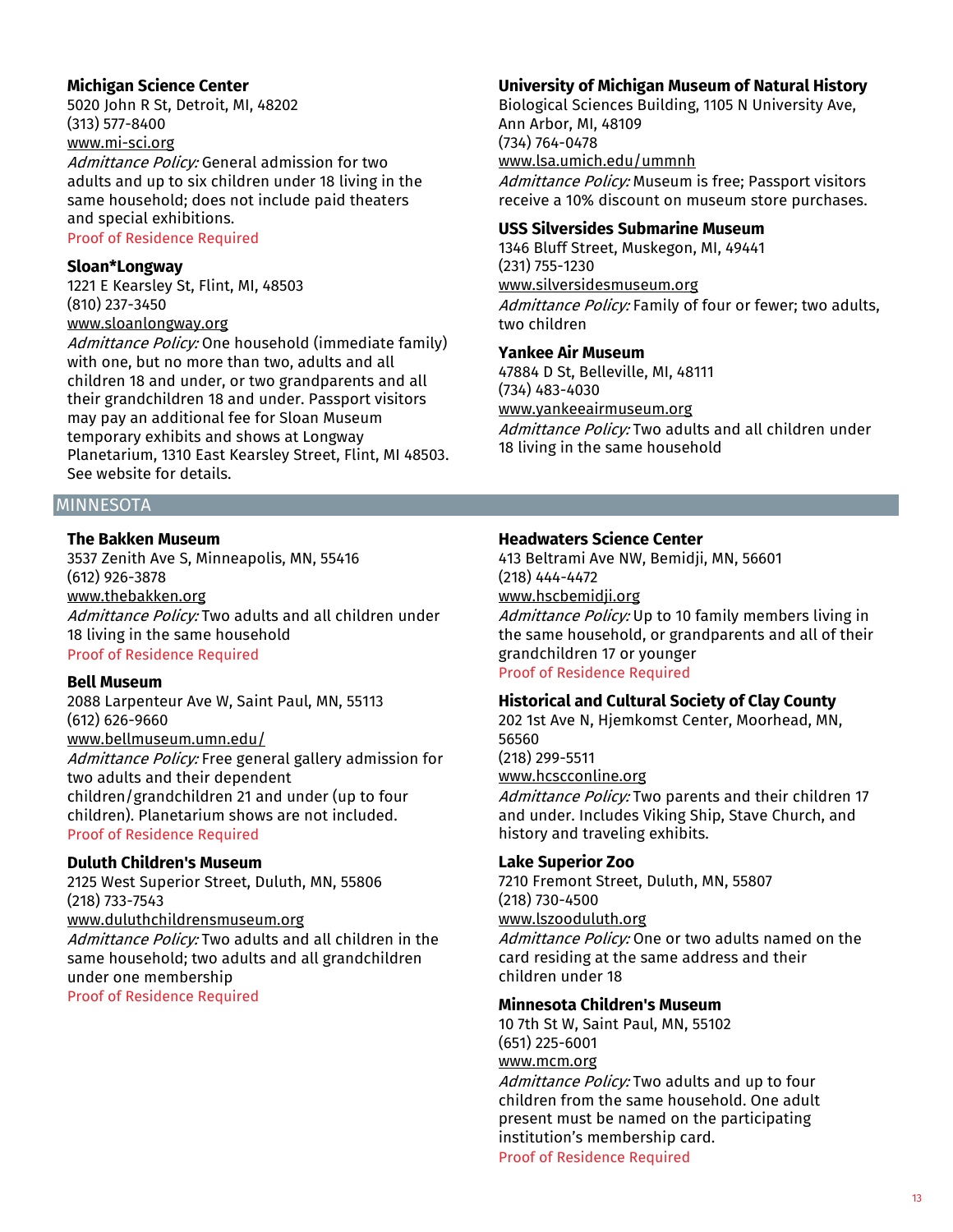# **Science Museum of Minnesota**

120 Kellogg Blvd W, Saint Paul, MN, 55102 (651) 221-9444 www.new.smm.org Admittance Policy: Two adults and dependent children under 18

**The Works Museum** 9740 Grand Ave S, Bloomington, MN, 55420 (952) 888-4262 www.theworks.org Admittance Policy: Two adults and their children under 18 within household Proof of Residence Required

# **MISSISSIPPI**

**Mississippi Museum of Natural Science** 2148 Riverside Dr, Jackson, MS 39202 (601) 576-6000 www.mdwfp.com/museum Admittance Policy: Nuclear family of parents and their children, or grandparents and their grandchildren

#### **MISSOURI**

#### **Bootheel Youth Museum**

700A N Douglass St, Malden, MO, 63863 (573) 276-3600 www.bootheelyouthmuseum.org Admittance Policy: Two adults and all children under 18 in household

#### **Discovery Center of Springfield**

438 E Saint Louis St, Springfield, MO, 65806 (417) 862-9910 www.discoverycenter.org

Admittance Policy: Honors home museum's definition of family (as stated by number in family listed on card). Additional visitors must pay general admission.

#### **Saint Louis Science Center**

5050 Oakland Ave, Saint Louis, MO, 63110 (314) 289-4400

# www.slsc.org

Admittance Policy: Museum is free: Passport visitors with a valid membership card receive one free parking ticket and six free tickets to a Discovery Room session and/or a planetarium show. Visitors may also receive \$1-off tickets to the OMNIMAX theater and special exhibitions.

# **Science City at Union Station**

30 W Pershing Rd, Kansas City, MO, 64108 (816) 460-2020 www.sciencecity.com

Admittance Policy: Number of people on membership, e.g., family of four. Free admission limited to Science City.

# **MONTANA**

# **American Computer & Robotics Museum**

2023 Stadium Dr, Bozeman, MT, 59715 (406) 582-1288 www.acrmuseum.org Admittance Policy: Two adults and up to four children under 18 in the same household

# **ExplorationWorks**

995 Carousel Way, Helena, MT, 59601 (406) 457-1800 www.explorationworks.org

Admittance Policy: Two adults and their dependent children under 18

# **Montana Natural History Center**

120 Hickory St Ste A, Missoula, MT, 59801 (406) 327-0405 www.montananaturalist.org Admittance Policy: Two adults plus children under 18

# **Montana Science Center**

2744 W Main St, Bozeman, MT, 59718 (406) 522-9087 www.montanasciencecenter.org Admittance Policy: Two adults and all children in the same household

# **Museum of the Rockies**

600 West Kagy Boulevard, Bozeman, MT, 59717 (406) 994-2251 www.museumoftherockies.org Admittance Policy: Two adults, plus children or grandchildren under 18

# **spectrUM Discovery Area**

455 E Main St, Missoula, MT, 59802 (406) 728-7836 www.spectrum.umt.edu Admittance Policy: Two adults and their dependent children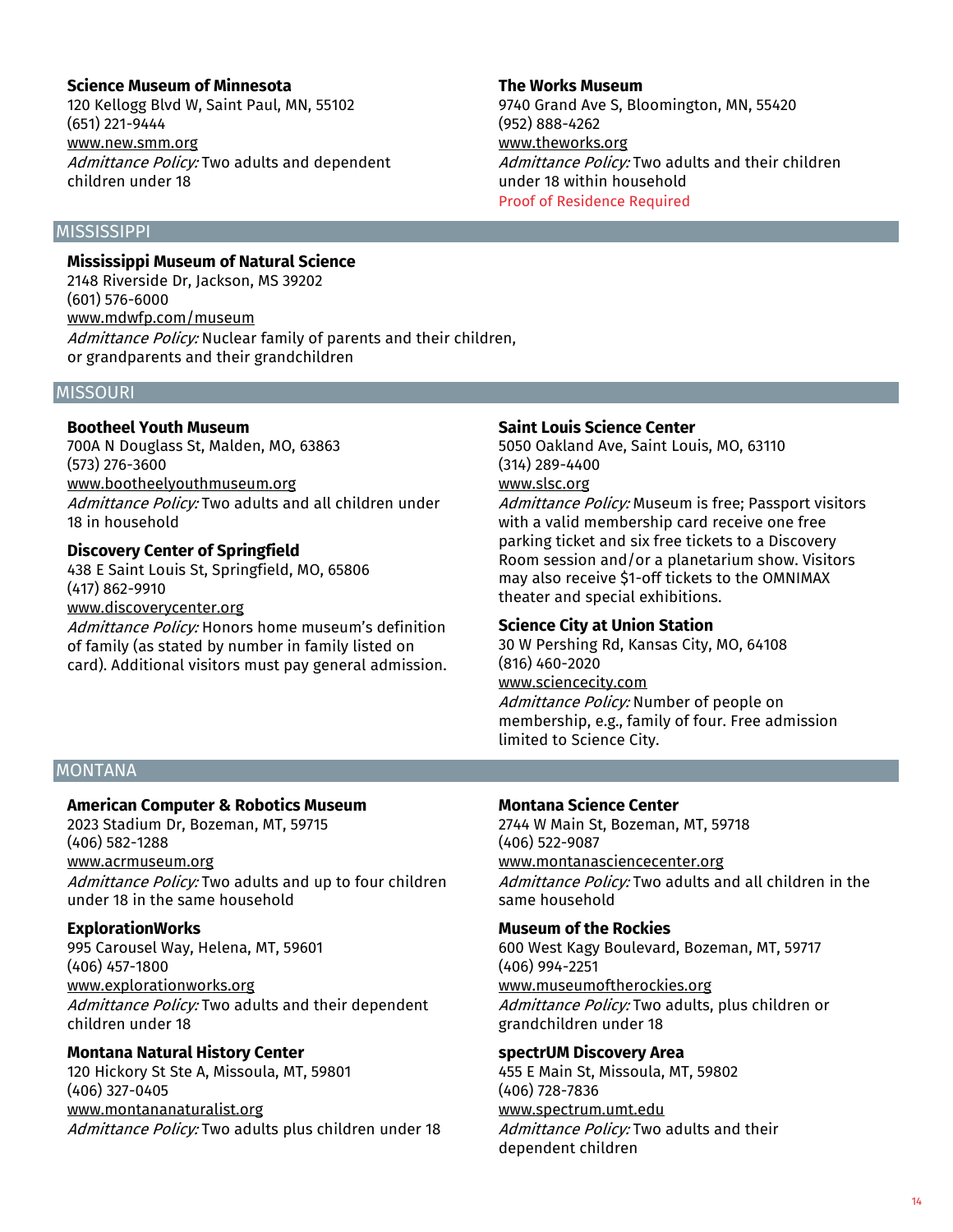#### **NEBRASKA**

# **Edgerton Explorit Center**

208 16th St, Aurora, NE, 68818 (402) 694-4032 www.edgerton.org Admittance Policy: Immediate family residing in the same household

#### **Hastings Museum**

1330 N Burlington Ave, Hastings, NE, 68901 (402) 461-4629 www.hastingsmuseum.org

Admittance Policy: All member perks listed on website for one or two adults and all children under 21 Proof of Residence Required

#### **Omaha Children's Museum**

500 S 20th St, Omaha, NE, 68102 (402) 342-6164 www.ocm.org Admittance Policy: Two adults and their dependent children Proof of Residence Required

# **University of Nebraska State Museum of Natural History-Morrill Hall**

Morrill Hall, 645 N 14th St, Lincoln, NE, 68588 (402) 472-2637 www.museum.unl.edu

Admittance Policy: Two adults and their dependent children up to 18 living in the same household, or two grandparents and their grandchildren up to 18. Passport visitors receive a 10% discount on museum store purchases.

# **NEVADA**

# **Fleischmann Planetarium and Science Center**

1664 N Virginia St, Reno, NV, 89557 (775) 784-4812

# www.unr.edu/planetarium

Admittance Policy: Two adults and up to four children under 18 receive half price on shows and exhibit admission and a 10% discount on museum store purchases.

Proof of Residence Required

#### **Las Vegas Natural History Museum**

900 Las Vegas Blvd N, Las Vegas, NV, 89101 (702) 384-3466 www.lvnhm.org Admittance Policy: Two adults and two children Proof of Residence Required

#### **Terry Lee Wells Nevada Discovery Museum**

490 S Center St, Reno, NV, 89501 (775) 786-1000 www.nvdm.org Admittance Policy: Family of four people Proof of Residence Required

# NEW HAMPSHIRE

#### **The Children's Museum of New Hampshire**

6 Washington St, Dover, NH, 03820 (603) 742-2002 www.childrens-museum.org

Admittance Policy: Up to four immediate family members whose names are printed on the membership card; adults must have ID. No other discounts apply. Excludes Boston Children's Museum and Harvard Museums of Science & Culture.

# **McAuliffe-Shepard Discovery Center**

2 Institute Dr, Concord, NH, 03301 (603) 271-7827 www.starhop.com

Admittance Policy: Member cardholder must be present, and up to three guests, for exhibit gallery only. No other discounts apply.

#### **Mount Washington Observatory**

2779 White Mountain Hwy, North Conway, NH, 03860 (603) 356-2137

#### www.mountwashington.org

Admittance Policy: Two adults and up to four children (children under 6 are always free). Includes Weather Discovery Center in North Conway (yearround) and Extreme Mount Washington on the summit (open seasonally; check website). Does not include weather station tours.

#### **SEE Science Center**

200 Bedford St, Manchester, NH, 03101 (603) 669-0400

www.see-sciencecenter.org

Admittance Policy: Two free admissions; children under 3 are always free.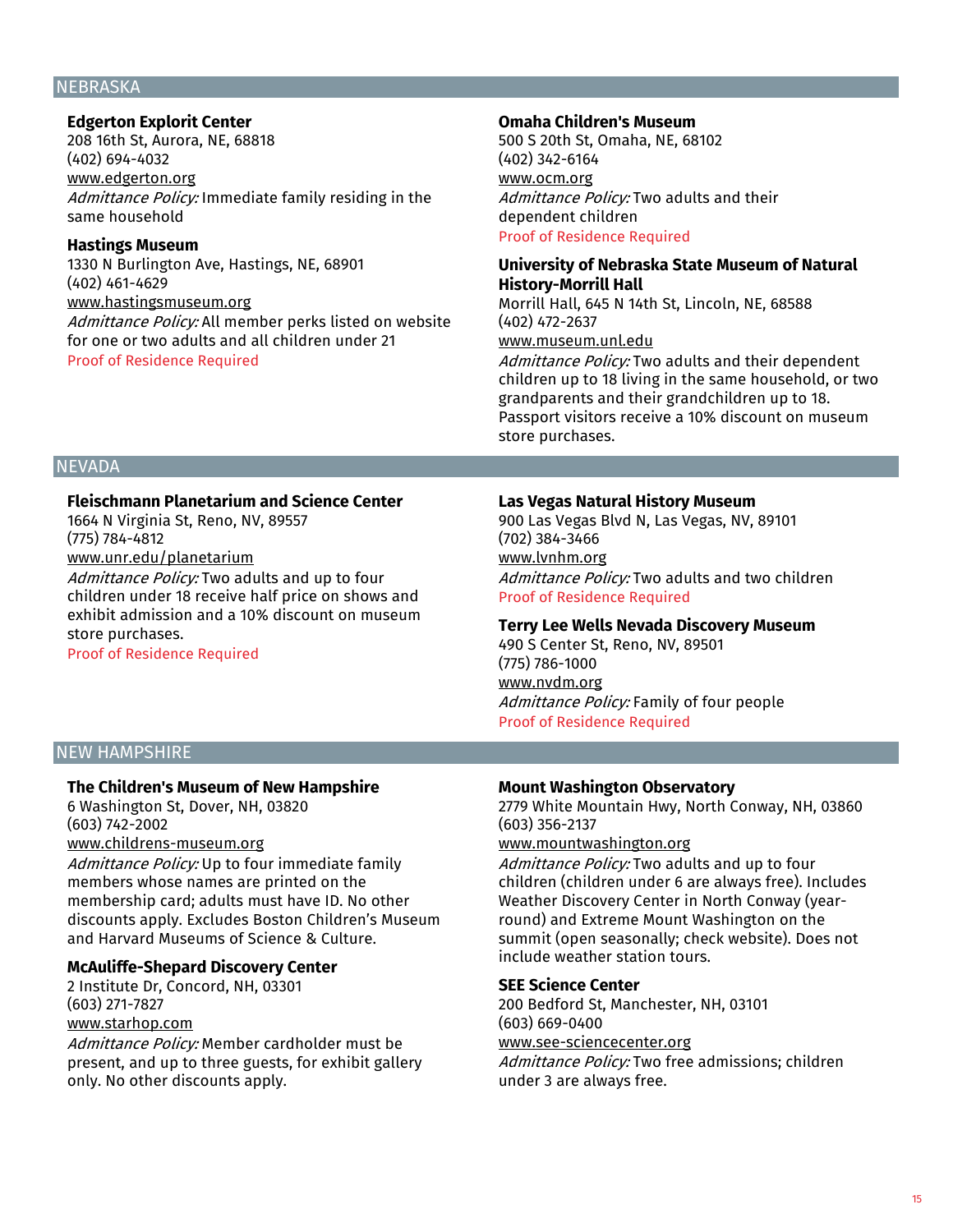#### NEW JERSEY

**Liberty Science Center** 222 Jersey City Blvd, Jersey City, NJ, 07305 (201) 200-1000 www.lsc.org Admittance Policy: Two adults and four children Proof of Residence Required

# NEW MEXICO

#### **Bradbury Science Museum, Los Alamos National Laboratory**

1350 Central Ave, Los Alamos, NM, 87544 (505) 667-4444 www.lanl.gov/museum

Admittance Policy: Two adults and children under 18 residing in the same household. Museum is free; Passport visitors receive a souvenir (one per family).

#### **Explora**

1701 Mountain Rd NW, Albuquerque, NM, 87104 (505) 224-8300 www.explora.us Admittance Policy: Two adults and four children under 18. Passport visitors receive a 10% discount on museum store purchases.

#### **Farmington Museum**

3041 E Main St, Farmington, NM, 87402 (505) 599-1174 www.farmingtonmuseum.org

Admittance Policy: Museum is free; Passport visitors receive a 10% discount on museum store purchases. Fees are assessed for select traveling exhibits.

#### **New Jersey State Museum**

PO Box 530, Trenton, NJ, 08625 (609) 292-6464 www.nj.gov/state/state/museum

Admittance Policy: Two adults in the household and their minor children or grandchildren. Museum is free; Passport visitors receive 10% museum store discount.

#### **Las Cruces Museum of Nature and Science**

411 North Main Street, Las Cruces, NM, 88001 (575) 522-3120

www.las-cruces.org/1608/museum-of-nature-science Admittance Policy: Two adults and all of their children under 18, grandparents. Museum is free; Passport visitors receive a free gift with a purchase of \$20 or more.

#### **National Museum of Nuclear Science & History**

601 Eubank Boulevard, SE, Albuquerque, NM, 87123 (505) 245-2137 www.nuclearmuseum.org

Admittance Policy: Two adults and two children

#### **New Mexico Museum of Natural History and Science**

1801 Mountain Rd NW, Albuquerque, NM, 87104 (505) 841-2866 www.nmnaturalhistory.org

Admittance Policy: Two adults and up to four children under 18 Proof of Residence Required

#### **The New Mexico Museum of Space History**

3198 State Route 2001, Alamogordo, NM, 88310 (575) 437-2840 www.nmspacemuseum.org Admittance Policy: Parents and their children 18 and under.

# NEW YORK

# **A.J. Read Science Discovery Center**

108 Ravine Parkway, 112 Physical Science Building, Suny Oneonta, Oneonta, NY, 13820 (607) 436-2011 www.suny.oneonta.edu/science-discovery-center Admittance Policy: No restrictions. Museum is free: Passport visitors receive free admission to special events.

# **Brooklyn Children's Museum**

145 Brooklyn Avenue, Brooklyn, NY, 11213 (718) 735-4400 www.brooklynkids.org Admittance Policy: Two adults and up to four children under 16 Proof of Residence Required

# **Buffalo Museum of Science**

1020 Humboldt Pkwy, Buffalo, NY, 14211 (716) 896-5200 www.sciencebuff.org Admittance Policy: Parents or grandparents with their children or grandchildren under 18. Includes Tifft Nature Preserve, 1200 Fuhrmann Boulevard, Buffalo, NY 14203; (716) 825-6397.

# **Children's Museum of Science and Technology**

250 Jordan Rd, Troy, NY, 12180 (518) 235-2120 www.cmost.org Admittance Policy: Two adults and all dependent children under 18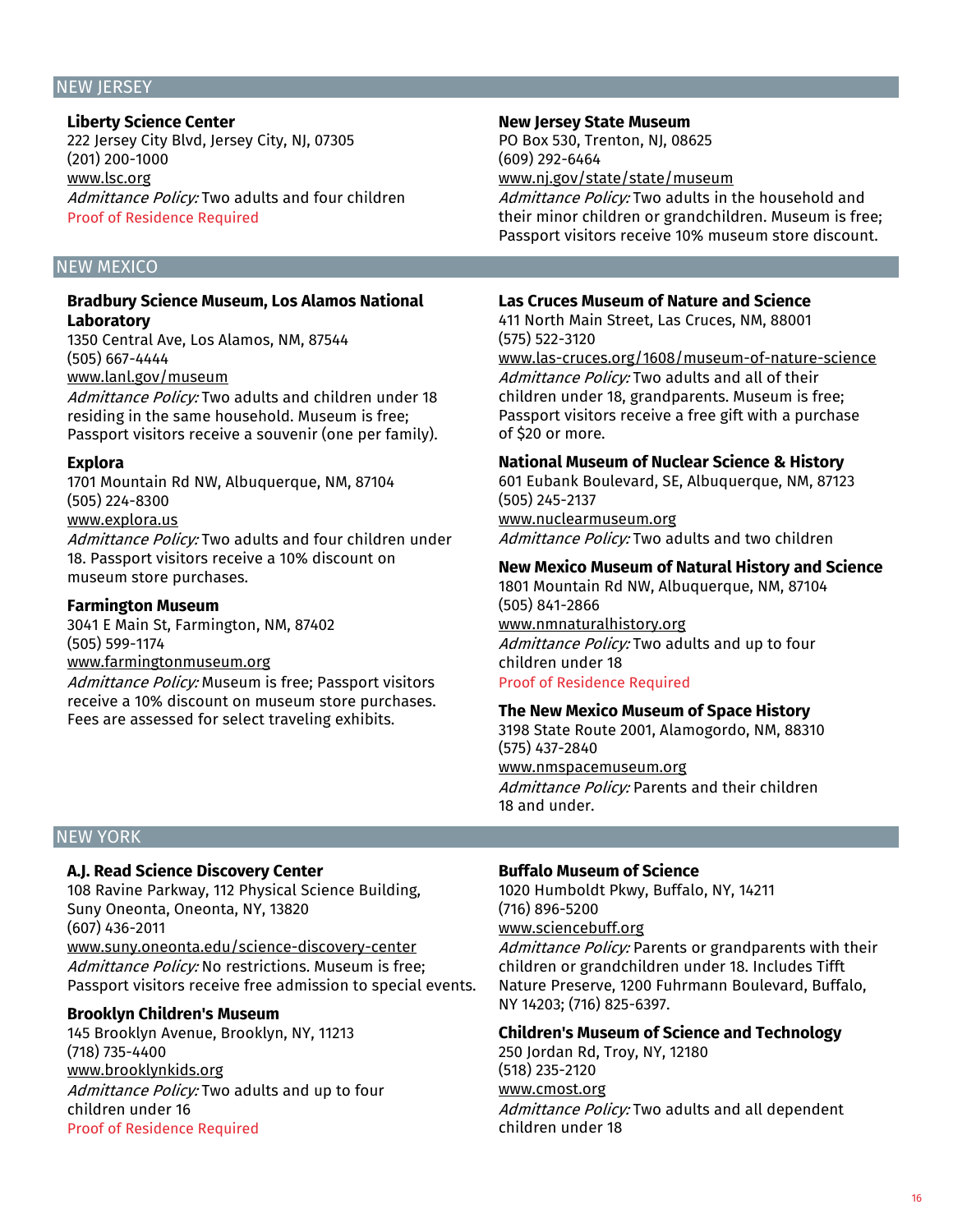# **The Corning Museum of Glass**

1 Museum Way, Corning, NY, 14830 (800) 732-6845

# www.cmog.org

Admittance Policy: Two adults and all children 17 and under. Passport visitors receive 15% off regularly priced items in museum shops; discount excludes online purchases, Make Your Own Glass, and café purchases.

# **Cradle of Aviation**

Charles Lindbergh Boulevard, Garden City, NY, 11530 (516) 572-4062 www.cradleofaviation.org Admittance Policy: Up to six people in the household

# **Intrepid Sea, Air & Space Museum**

1 Intrepid Sq, 12th Avenue & West 46th Street, New York, NY, 10036 (212) 245-0072 www.intrepidmuseum.org Admittance Policy: Two adults and four children under 18 Proof of Residence Required

# **Kopernik Observatory & Science Center**

698 Underwood Rd, Vestal, NY, 13850 (607) 748-3685 www.kopernik.org Admittance Policy: Two adults and their children living in the same household

# **Long Island Children's Museum**

11 Davis Ave, Garden City, NY, 11530 (516) 224-5800 www.licm.org Admittance Policy: Up to four family members named on the membership card (unescorted adults or children not permitted) Proof of Residence Required

# **Long Island Explorium**

101 E Broadway, Port Jefferson, NY, 11777 (631) 331-3277 www.longislandexplorium.org Admittance Policy: Two adults and two children (2 years and up)

# **Long Island Science Center**

40 Peconic Avenue, Suite 30, Riverhead, NY, 11901 (631) 208-8000 www.sciencecenterli.org Admittance Policy: Up to two adults and up to four children

# **Milton J. Rubenstein Museum of Science & Technology (MOST)**

500 S Franklin St, Syracuse, NY, 13202 (315) 425-9068 www.most.org Admittance Policy: Two adults, all children under 18 in the same household

# **miSci (Museum of Innovation and Science)**

15 Nott Terrace Hts, Schenectady, NY, 12308 (518) 382-7890 www.misci.org Admittance Policy: Two adults and two children. At least one adult must be named on membership card. Valid photo ID required for cardholder. Does not include special events.

#### **Museum of the Earth at the Paleontological Research Institution**

1259 Trumansburg Rd, Ithaca, NY, 14850 (607) 273-6623 www.museumoftheearth.org Admittance Policy: Two adults and any number of children up to age 17 living in the immediate household

# **National Museum of Mathematics (MoMath)**

11 E 26th St, New York, NY, 10010 (212) 542-0566 www.momath.org Admittance Policy: Two adults and up to four children under 18 residing in the same household; must be part of the same family.

# Proof of Residence Required

# **New York Hall of Science**

4701 111th St, Corona, NY, 11368 (718) 699-0005 www.nysci.org Admittance Policy: Two adults and up to four children in household Proof of Residence Required

# **New York Transit Museum**

99 Schermerhorn St, Brooklyn, NY, 11201 (718) 694-1600 www.nytransitmuseum.org

Admittance Policy: Two adults and two children under 17. Museum Gallery Annex and Store at Grand Central Terminal (Shuttle Passage, next to the Station Master's Office) is free.

# **Roberson Museum and Science Center**

30 Front St, Binghamton, NY, 13905 (607) 772-0660 www.roberson.org Admittance Policy: Two named adults and all their children under 18 living in the same household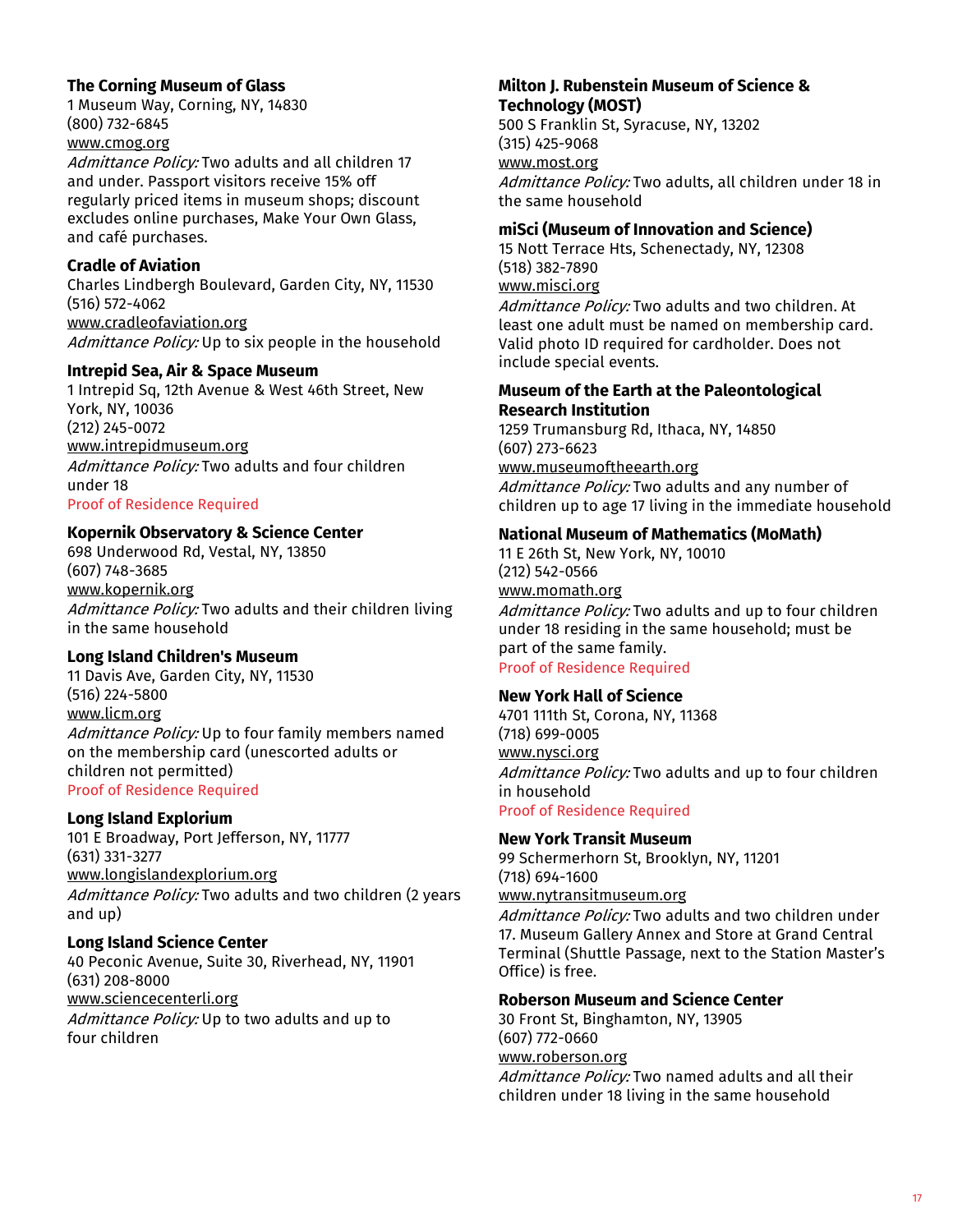# **Rochester Museum & Science Center**

657 East Ave, Rochester, NY, 14607 (585) 271-5935 www.rmsc.org

Admittance Policy: Up to two adults and their immediate financial dependents, e.g., children and adult parents, living in the same household. Regular admission fees apply to planetarium and nature center.

#### **Sciencenter**

601 1st St, Ithaca, NY, 14850 (607) 272-0600 www.sciencenter.org Admittance Policy: Two adults and their children living in the same household. Valid photo ID required for adults.

#### **Sci-Tech Museum**

154 Stone St, Watertown, NY, 13601 (315) 788-1340 www.scitechcenter.org Admittance Policy: Two adults and their minor children, all living together

# NORTH CAROLINA

#### **Asheville Museum of Science**

43 Patton Ave, Asheville, NC, 28801 (828) 254-7162 www.ashevillescience.org Admittance Policy: Two adults and two children under 18

# **Cape Fear Museum of History and Science**

814 Market St, Wilmington, NC, 28401 (910) 798-4370 www.capefearmuseum.com Admittance Policy: Grandparents, parents, and children (under 18) in the same family or household

#### **Catawba Science Center**

243 3rd Avenue, NE, Hickory, NC, 28601 (828) 322-8169 www.catawbascience.org

Admittance Policy: General admission for up to two adults (named on membership card; must present valid photo ID) and children 18 and under living in the same household. Programs and special events are excluded.

Proof of Residence Required

# **Children's Museum & Science Center, Imperial Centre for the Arts & Sciences**

270 Gay St, Rocky Mount, NC, 27804 (252) 972-1266 www.imperialcentre.org

Admittance Policy: Two adults and minor children living in the same household, or two grandparents and up to four minor grandchildren

#### **Staten Island Children's Museum**

1000 Richmond Ter, Staten Island, NY, 10301 (718) 273-2060 www.sichildrensmuseum.org Admittance Policy: Two adults and up to four children

under 17 with valid membership card

Proof of Residence Required

#### **Wings of Eagles Discovery Center**

339 Daniel Zenker Dr, Horseheads, NY, 14845 (607) 358-4247 www.wingsofeagles.com Admittance Policy: Two adults and three children. Includes 10% museum store discount.

# **Discovery Place**

301 N Tryon St, Charlotte, NC, 28202 (704) 372-6261 www.discoveryplace.org

Admittance Policy: Two adults and up to four children 18 or younger. Does not include Discovery Place KIDS. Proof of Residence Required

#### **Greensboro Science Center**

4301 Lawndale Drive, Greensboro, NC, 27455 (336) 288-3769 www.greensboroscience.org Admittance Policy: Free admission for two adults and up to four of their children under the age of 18

Proof of Residence Required

#### **Imagination Station Science and History Museum**

224 Nash St SE, Wilson, NC, 27893 (252) 291-5113 www.scienceandhistory.org Admittance Policy: Two adults and four children under 18

# **Kaleideum North**

400 W Hanes Mill Rd, Winston Salem, NC, 27105 (336) 767-6730 www.north.kaleideum.org

Admittance Policy: Two adults and children under 19 residing in the same household. Includes access to Kaleideum Downtown (formerly the Children's Museum of Winston-Salem), 390 South Liberty Street, Winston-Salem, NC 27101; (336) 723-9111. Proof of Residence Required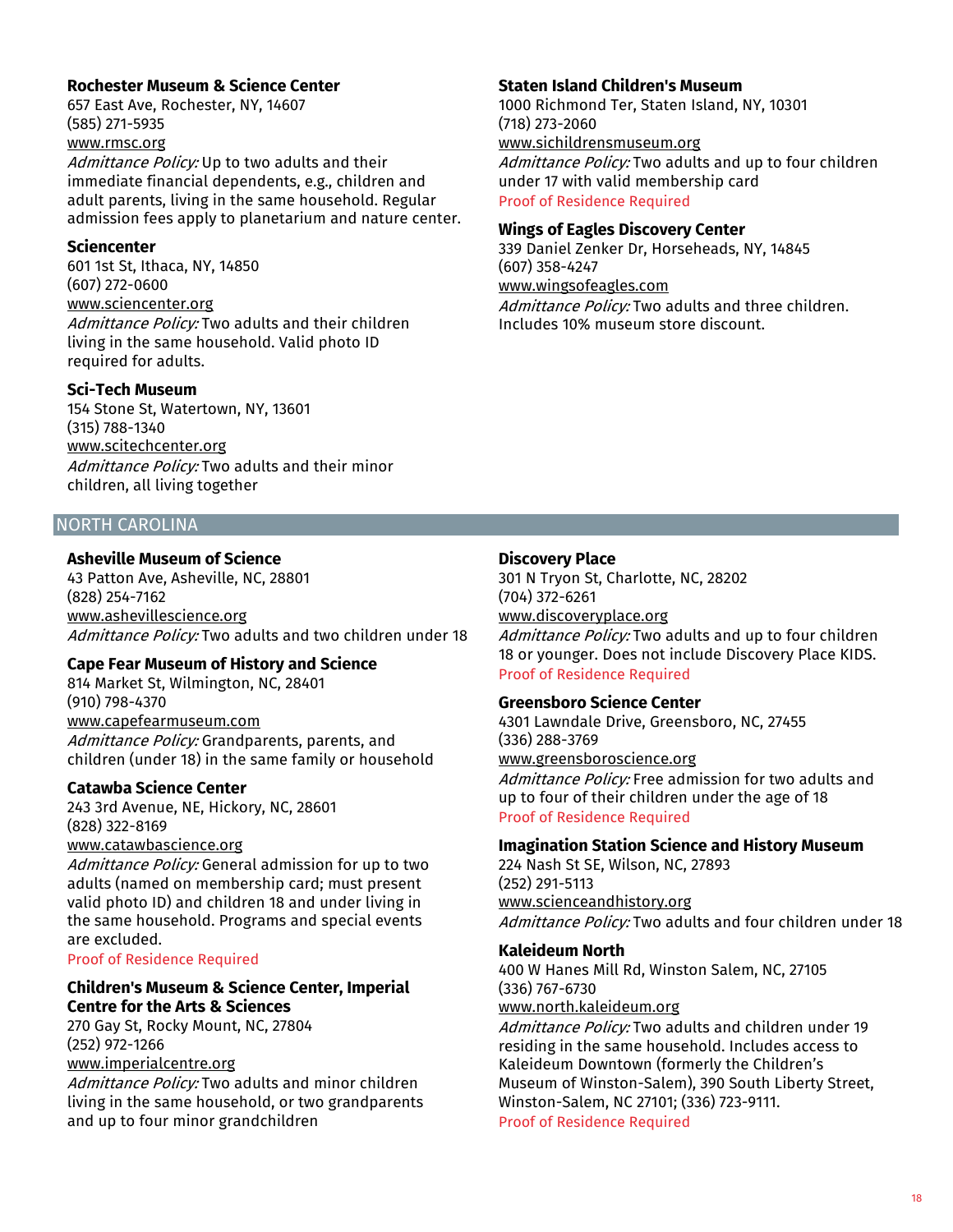#### **Marbles Kids Museum**

201 East Hargett Street, Raleigh, NC, 27601 (919) 834-4040 www.marbleskidsmuseum.org Admittance Policy: Up to four people (children and adults). One adult listed on the membership card must be present with photo ID. Proof of Residence Required

#### **Morehead Planetarium and Science Center**

250 E Franklin St, Chapel Hill, NC, 27514 (919) 962-1238

www.moreheadplanetarium.org Admittance Policy: Five people living in the same household. Museum is free; Passport visitors receive 2-for-1 admission to all regularly scheduled shows. Proof of Residence Required

#### **Museum of Life and Science**

433 W Murray Ave, Durham, NC, 27704 (919) 220-5429 www.lifeandscience.org Admittance Policy: Up to four people (children or adult). One adult listed on the membership card must be present with photo ID. Proof of Residence Required

#### **North Carolina Museum of Natural Sciences**

11 W Jones St, Raleigh, NC, 27601 (919) 707-9800 www.naturalsciences.org

Admittance Policy: Two adults in the household and their minor children or grandchildren. Museum is free; Passport visitors receive admission to the special exhibits gallery at the member rate and a 10% discount on museum store purchases. Includes North Carolina Museum of Natural Sciences at Whiteville, 415 South Madison Street, Whiteville, NC 28472; (910) 914-4185.

# NORTH DAKOTA

# **North Dakota's Gateway to Science**

1810 Schafer St Ste 1, Bismarck, ND, 58501 (701) 258-1975 www.gatewaytoscience.org Admittance Policy: Two adults and children under 18 residing in the same household Proof of Residence Required

#### OHIO

# **Boonshoft Museum of Discovery**

2600 Deweese Pkwy, Dayton, OH, 45414 (937) 275-7431 www.boonshoftmuseum.org

Admittance Policy: Two named adult cardholders and up to six of their children or grandchildren under 18 as listed on valid membership card. Does not include planetarium shows or discounts in the gift shop. Proof of Residence Required

# **North Carolina Transportation Museum Foundation**

411 S Salisbury Ave, Spencer, NC, 28159 (704) 636-2889 www.nctrans.org

Admittance Policy: Immediate family members residing in same household; limit four. Passport visitors also receive free train rides (excluding special events).

#### **Port Discover: Northeastern North Carolina's Center for Hands-On Science**

611 E Main St, Elizabeth City, NC, 27909 (252) 338-6117 www.portdiscover.org Admittance Policy: Up to six children ages 1-17; unlimited adults

#### **Schiele Museum of Natural History and Planetarium**

1500 E Garrison Blvd, Gastonia, NC, 28054 (704) 866-6908 www.schielemuseum.org

Admittance Policy: Two adults named on card and up to four children under 18 living in same household. Planetarium, classes, and special events are excluded. Proof of Residence Required

#### **Western North Carolina Nature Center**

75 Gashes Creek Rd, Asheville, NC, 28805 (828) 259-8080 www.wildwnc.org

Admittance Policy: Two adults (named on card; must present a valid photo ID) and up to four children (17 or younger, in same household) or four grandchildren

#### **Cincinnati Museum Center**

1301 Western Ave, Cincinnati, OH, 45203 (513) 287-7000 www.cincymuseum.org

Admittance Policy: Two adults and up to four children 17 and under listed on the membership. Fees associated with The Robert D. Lindner Family OMNIMAX® Theater and Featured Exhibits. Proof of Residence Required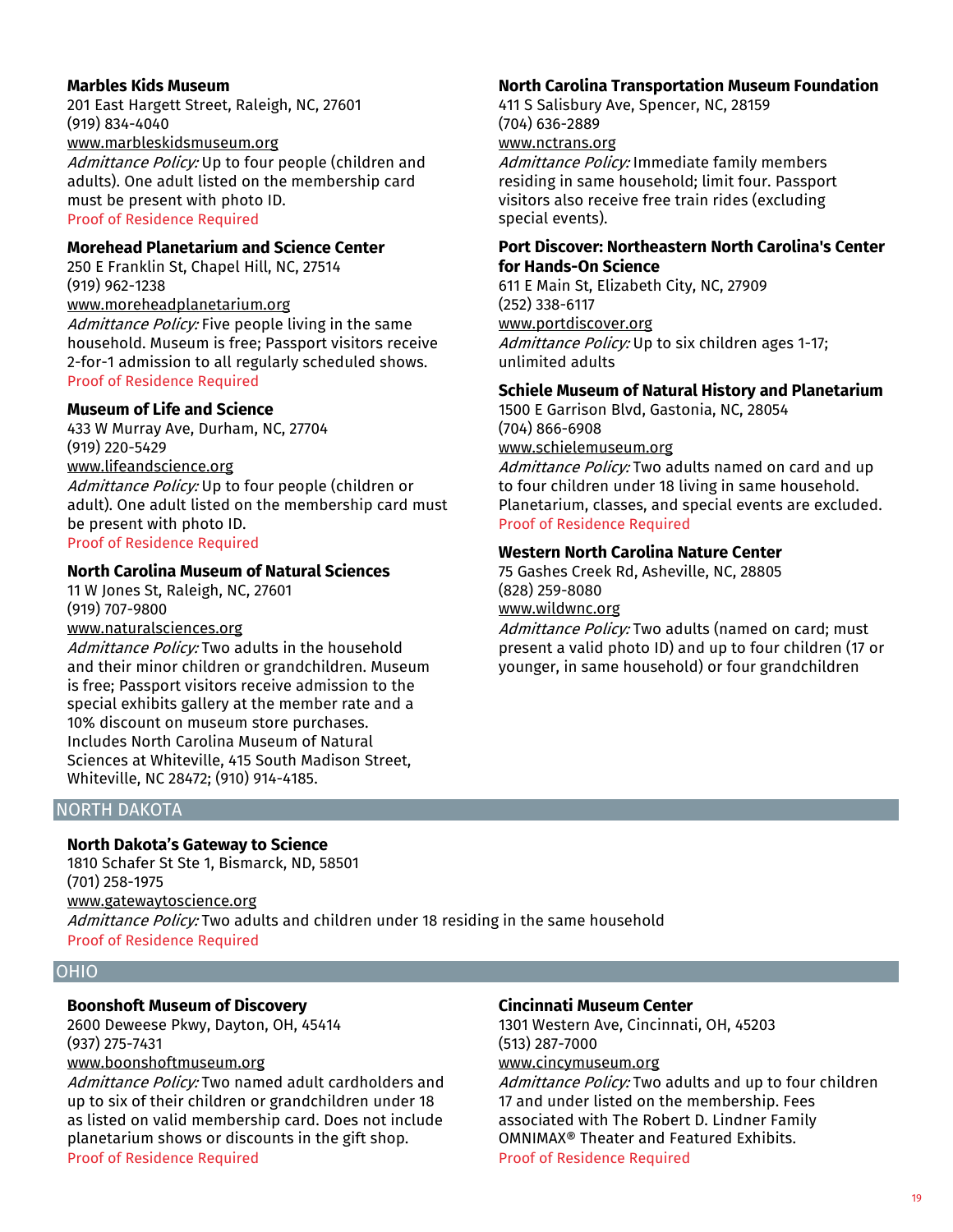# **Cleveland Museum of Natural History**

1 Wade Oval Dr, Cleveland, OH, 44106 (216) 231-4600 www.cmnh.org Admittance Policy: Two adults and all children 18 and under living in the same household, or two

grandparents and all grandchildren 18 and under Proof of Residence Required

#### **COSI**

333 W Broad St, Columbus, OH, 43215 (614) 228-2674 www.cosi.org

Admittance Policy: Two adults and up to four children 18 and under living in one household, or two grandparents and up to four grandchildren 18 and under. Additional admission required for select traveling exhibitions, motion simulator rides, and/or other experiences. Advanced tickets are required. Proof of Residence Required

#### **Great Lakes Science Center**

601 Erieside Ave, Cleveland, OH, 44114 (216) 694-2000 www.greatscience.com Admittance Policy: Two adults named on membership card and up to four children or grandchildren under 18 Proof of Residence Required

# **Imagination Station, Toledo**

1 Discovery Way, Toledo, OH, 43604 (419) 244-2674 www.imaginationstationtoledo.org Admittance Policy: Two adults and all children under 18 living in the same household Proof of Residence Required

# **McKinley Presidential Library & Museum**

800 McKinley Monument Dr NW, Canton, OH, 44708 (330) 455-7043

www.mckinleymuseum.org

Admittance Policy: Mother, father, and unmarried children under 18, or grandparents and unmarried grandchildren under 18 (two-generation limit)

# **SPI: Where Science and Play Intersect**

400 South Main Street, Mount Vernon, OH, 43050 (740) 501-7616

# www.spi-mountvernon.org

Admittance Policy: Up to two adults named on a current membership card and three children living within the same household. Passport visitors whose residence or home institution is within 90 miles will not qualify for free admission but may qualify for discounted admission as arranged with regional partners.

# **The Works: Ohio Center for History, Art and Technology**

55 S 1st St, Newark, OH, 43055 (740) 349-9277

# www.attheworks.org

Admittance Policy: Two parents and up to four children under 18 living in same household, or two grandparents and up to four grandchildren under 18

# **OKLAHOMA**

# **Science Museum Oklahoma**

2020 Remington Pl, Oklahoma City, OK, 73111 (405) 602-6664 www.sciencemuseumok.org Admittance Policy: Two adults and two children (ages 3–12) Proof of Residence Required

# **Tulsa Children's Museum Discovery Lab**

3123 S. Riverside Drive, Tulsa, OK, 74114 (918) 295-8144 www.discoverylab.org Admittance Policy: Up to two adults named on the membership card and up to four children in the same household.

Proof of Residence Required

# **OREGON**

# **Eugene Science Center**

2300 Leo Harris Parkway, Eugene, OR, 97401 (541) 682-7888 www.eugenesciencecenter.org Admittance Policy: Two adults and four children living in the same household Proof of Residence Required

# **Evergreen Aviation & Space Museum**

500 NE Captain Michael King Smith Way, McMinnville, OR, 97128 (503) 434-4180 www.evergreenmuseum.org Admittance Policy: Two adults and up to four children from the same household ages 5–16 (under 5 is always free). Proof of Residence Required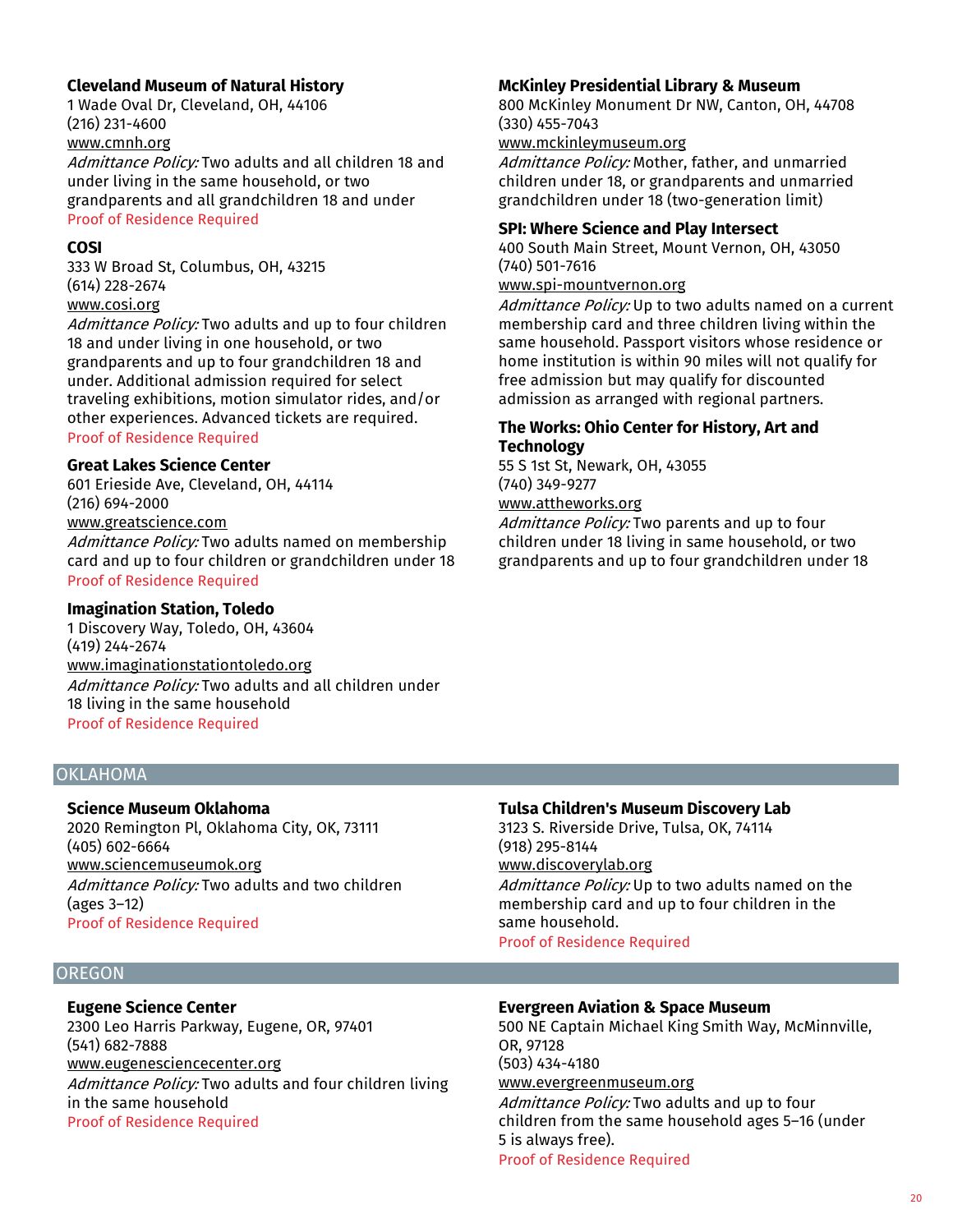# **Gilbert House Children's Museum**

116 Marion Street, NE, Salem, OR, 97301 (503) 371-3631 www.acgilbert.org

Admittance Policy: Two named adult cardholders and up to four named children. Additional guests must pay regular admission. Does not include special events, classes, or camps.

Proof of Residence Required

# **Oregon Museum of Science and Industry**

1945 SE Water Ave, Portland, OR, 97214 (503) 797-4000

www.omsi.edu

Admittance Policy: General admission to permanent exhibits and labs for up to two named adult cardholders and up to four children ages 3–20. Additional fees apply for shows, submarine tours, and special traveling exhibits. Home museum guest passes not valid.

Proof of Residence Required

# **ScienceWorks Hands-On Museum**

1500 E Main St, Ashland, OR, 97520 (541) 482-6767 www.scienceworksmuseum.org Admittance Policy: Parents/guardians and all the children in their household under 18

#### **Sunriver Nature Center**

57245 River Rd, Sunriver, OR, 97707 (541) 593-4442 www.snco.org Admittance Policy: Two adults and children (18 and younger) residing in the same household. Free

admission limited to nature center; Oregon Observatory not included.

# **University of Oregon Museum of Natural and Cultural History**

1680 East 15th Ave, Eugene, OR, 97403 (541) 346-3024 www.mnch.uoregon.edu Admittance Policy: Two adults and up to four youth (ages 3–18) Proof of Residence Required

# PENNSYLVANIA

# **The Academy of Natural Sciences of Drexel University**

1900 Benjamin Franklin Pkwy, Philadelphia, PA, 19103 (215) 299-1000

#### www.ansp.org

Admittance Policy: General admission for up to two named adults and up to five children under 18 listed on the reciprocal institution's membership. Does not include special exhibits or events. Proof of Residence Required

**Carnegie Science Center**

1 Allegheny Ave, Pittsburgh, PA, 15212 (412) 237-3400

www.carnegiesciencecenter.org

Admittance Policy: Two adults and four children 3 to 17. Does not include ticketed exhibits or films at The Rangos Giant Cinema.

Proof of Residence Required

# **Children's Museum of Pittsburgh**

10 Childrens Way, Pittsburgh, PA, 15212 (412) 322-5058 www.pittsburghkids.org

Admittance Policy: Up to two adults and up to three children in one immediate family that are listed on the reciprocal institution's membership. Not reciprocal with Carnegie Science Center or McKinley Presidential Library & Museum memberships. Proof of Residence Required

#### **Da Vinci Science Center**

3145 Hamilton Boulevard Byp, Allentown, PA, 18103 (484) 664-1002 www.davincisciencecenter.org Admittance Policy: Two adults and up to four children under 18 covered by the membership

# **Discovery Space of Central Pennsylvania**

1224 N Atherton St, State College, PA, 16803 (814) 234-0200 www.discoveryspace.org Admittance Policy: Two adults and all children living

in one household Proof of Residence Required

# **The Franklin Institute**

222 N 20th St, Philadelphia, PA, 19103 (215) 448-1231 www.fi.edu Admittance Policy: General admission for people covered by the membership, up to a maximum of two adults and four children (ages 3–18) Proof of Residence Required

**Lancaster Science Factory**

454 New Holland Ave, Lancaster, PA, 17602 (800) 210-2927 www.lancastersciencefactory.org Admittance Policy: Parents and children (regardless of number of family members)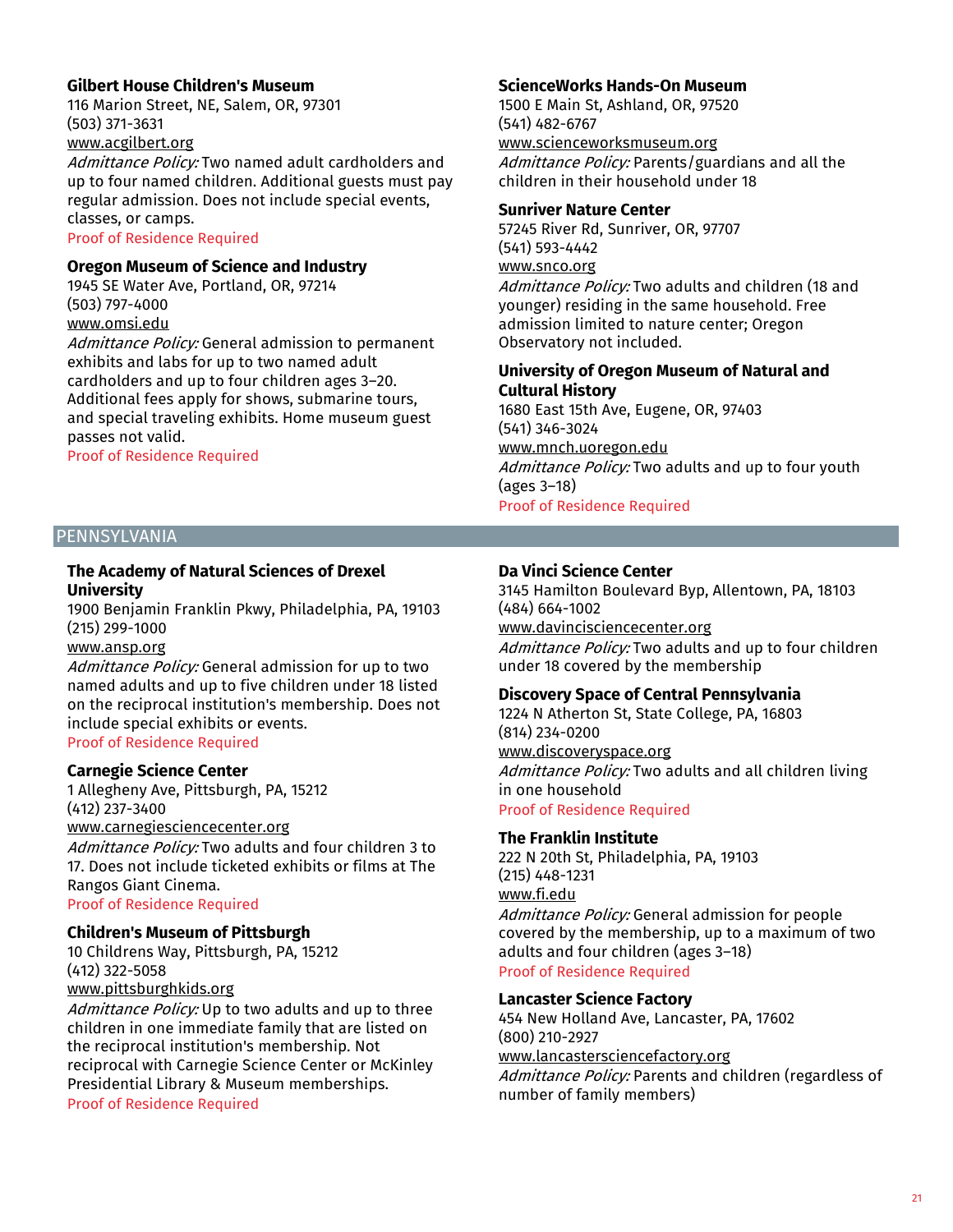# **National Watch & Clock Museum**

514 Poplar St, Columbia, PA, 17512 (717) 684-8261 www.nawcc.org Admittance Policy: Two adults and up to four children under the age of 18 living in the same household

# **North Museum of Nature and Science**

400 College Ave, Lancaster, PA, 17603 (717) 358-3941 www.northmuseum.org Admittance Policy: Two adults and up to four children or grandchildren under 18, for Museum admission only. Adult cardholders must be present and reside outside of Lancaster County, PA. Proof of Residence Required

# **Reading Public Museum**

500 Museum Rd, Reading, PA, 19611 (610) 371-5850 www.readingpublicmuseum.org Admittance Policy: Two adults and up to four children/grandchildren (ages 4-17)

# PUERTO RICO

# **Centro Criollo de Ciencia y Tecnoliga del Caribe (C3Tec)**

59 Gautier Benitez, Caguas, PR, 00725 (787) 653-6391 www.c3tec.org Admittance Policy: Two adults and up to three children under 18 living in the same household

# RHODE ISLAND

#### **Haffenreffer Museum of Anthropology, Brown University**

21 Prospect St, Providence, RI, 02912 (401) 863-2065 www.hma.brown.edu Admittance Policy: Museum is free: Passport visitors receive a 20% discount on publications.

# SOUTH CAROLINA

#### **Roper Mountain Science Center**

402 Roper Mountain Rd, Greenville, SC, 29615 (864) 355-8900 www.ropermountain.org Admittance Policy: Two adults and their children. Free admission to regular public programs. Call ahead for details.

# SOUTH DAKOTA

# **South Dakota Discovery Center**

805 W Sioux Ave, Pierre, SD, 57501 (605) 224-8295 www.sd-discovery.org Admittance Policy: All visitors are covered by home membership.

#### **The State Museum of Pennsylvania**

300 North St, Harrisburg, PA, 17120 (717) 787-4980

# www.statemuseumpa.org

Admittance Policy: Two adults and up to four children under 18 in the same household. Adult cardholders must be present. Passport privileges do not extend to non-family groups. Planetarium admission and group reservations are excluded.

#### **Whitaker Center for Science and the Arts**

222 Market Street, Harrisburg, PA, 17101 (717) 214-2787

# www.whitakercenter.org

Admittance Policy: Two adult cardholders (parents/grandparents or caregivers) and up to six juniors under 18 who live in household, full- or parttime, e.g., joint custody or parental visitation, or as designated on the membership card. Passport privileges do not include special events, camps, or group reservations.

Proof of Residence Required

#### **Providence Children's Museum**

100 South St, Providence, RI 02903 (401) 273-5437 www.providencechildrensmuseum.org Admittance Policy: Three people per card Proof of Residence Required

# **Washington Pavilion of Arts and Science**

301 S Main Ave, Sioux Falls, SD, 57104 (605) 367-7397 www.washingtonpavilion.org Admittance Policy: Two adults and all children under 18 living at the same address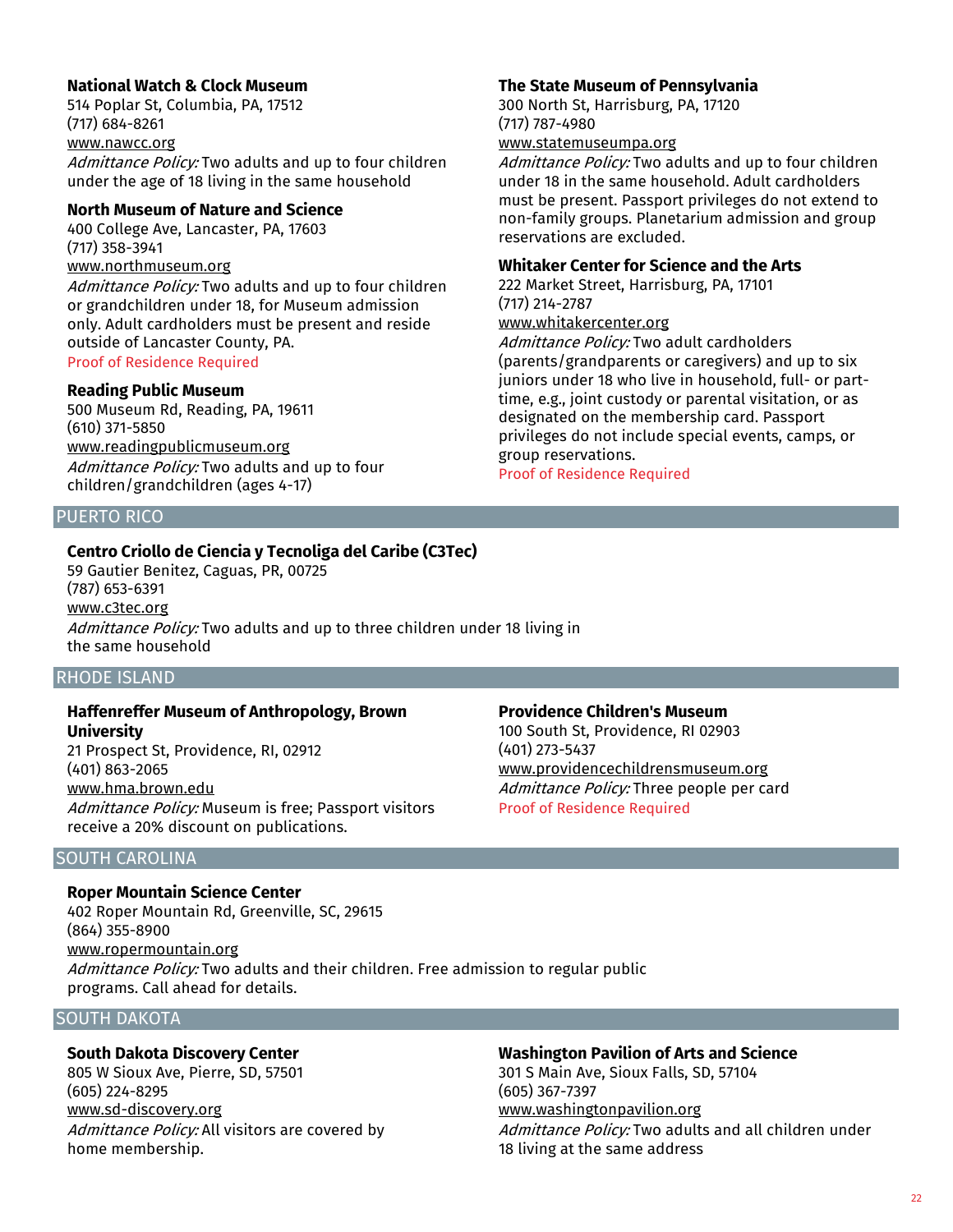#### **TENNESSEE**

# **Adventure Science Center**

800 Fort Negley Blvd, Nashville, TN 37203 (615) 862-5160 www.adventuresci.org

Admittance Policy: Two adults and four children 18 and under. Valid membership card required. Proof of Residence Required

#### **American Museum of Science & Energy**

115 Main Street East, Oak Ridge, TN, 37830 (865) 294-4531 www.amse.org Admittance Policy: Two adults accompanied by their children, stepchildren, and/or grandchildren

#### **Discovery Center at Murfree Spring**

502 SE Broad St, Murfreesboro, TN, 37130 (615) 890-2300 www.explorethedc.org Admittance Policy: Two adults and up to four children of the same household Proof of Residence Required

#### **Discovery Park of America**

830 Everett Blvd, Union City, TN 38261 (731) 885-5455 www.discoveryparkofamerica.com Admittance Policy: Two adults ages 18+ and up to four children ages 4-17 (Children age 3 and under are always free)

#### **Hands On! Discovery Center**

1212 Suncrest Dr, Gray, TN, 37615 (423) 434-4263 www.visithandson.org

Admittance Policy: General admission for those listed on home museum membership card; children 4 and younger are free. Includes admission to Gray Fossil Site. Does not include Tesla shows or Paleo tours. Half-price for members of Passport museums within a 90-mile radius. Proof of Residence Required

#### **Hands-On Science Center**

101 Mitchell Blvd, Tullahoma, TN, 37388 (931) 455-8387 www.hosc.org Admittance Policy: Parents and minor children at the same address, or grandparents and grandchildren

#### **The Muse Knoxville**

516 N Beaman St, Knoxville, TN, 37914 (865) 594-1494 www.themuseknoxville.org Admittance Policy: Two adults and up to four children in the same household Proof of Residence Required

#### **Museum of Science & History**

3050 Central Ave, Memphis, TN, 38111 (901) 636-2362 www.memphismuseums.org Admittance Policy: Two adults and their dependent children/grandchildren under 18 (up to 10 children) Proof of Residence Required

# **TEXAS**

# **Baylor University - Mayborn Museum Complex**

1300 S University Parks Dr, Waco, TX, 76706 (254) 710-1180

www.baylor.edu/mayborn

Admittance Policy: Two adults (at least one named adult on membership card) and up to four children of the same household under 17, or two grandparents (at least one named grandparent on membership card) and up to four grandchildren under 17. Does not include special events, exhibitions, or programs with additional fees.

Proof of Residence Required

#### **The Children's Museum of the Brazos Valley**

4114 Lake Atlas Dr Ste 110, Bryan, TX 77807 (979) 779-5437 www.cmbv.org Admittance Policy: Up to four Passport visitors admitted free of charge

#### **Children's Museum of Houston**

1500 Binz St, Houston, TX, 77004 (713) 522-1138 www.cmhouston.org Admittance Policy: Household family members, or grandparents and grandchildren, up to six people Proof of Residence Required

#### **Corpus Christi Museum of Science & History**

1900 N Chaparral St, Corpus Christi, TX, 78401 (361) 826-4667 www.ccmuseum.com Admittance Policy: Family of four people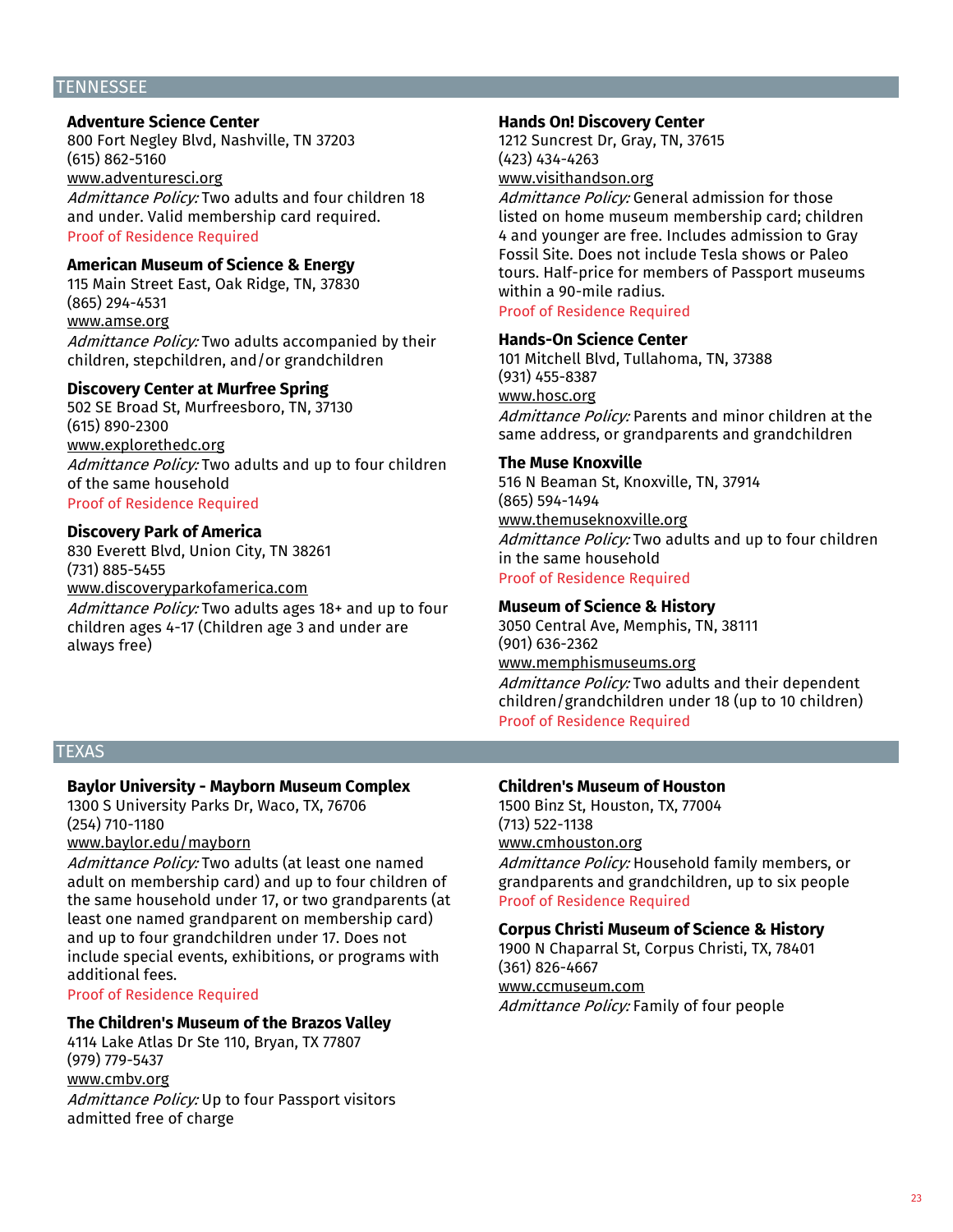# **The Discovery Science Place**

308 North Broadway Avenue, Tyler, TX, 75702 (903) 533-8011

www.discoveryscienceplace.org

Admittance Policy: General admission for two adults (at least one must be listed on membership card) and up to four children of the same household. Excludes Maker Faire and special events.

Proof of Residence Required

# **Don Harrington Discovery Center**

1200 Streit Dr, Amarillo, TX, 79106 (806) 355-9547 www.discoverycenteramarillo.org Admittance Policy: Parents and children; or grandparents with grandchildren under 18

#### **The DoSeum**

2800 Broadway, San Antonio, TX, 78209 (210) 212-4453 www.thedoseum.org Admittance Policy: Up to three people Proof of Residence Required

# **Fort Worth Museum of Science and History**

1600 Gendy St, Fort Worth, TX, 76107 (817) 255-9300 www.fwmuseum.org

Admittance Policy: Two adults and up to two children under 18 living in the same household. Does not include Omni Theater or Live at the Noble tickets. Not valid during the Fort Worth Stock Show and Rodeo. Proof of Residence Required

# **The Health Museum**

1515 Hermann Dr, Houston, TX, 77004 (713) 942-7054 www.thehealthmuseum.org Admittance Policy: Household family members or grandparents and grandchildren up to six people Proof of Residence Required

# **Heard Natural Science Museum & Wildlife Sanctuary**

1 Nature Pl, McKinney, TX, 75069 (972) 562-5566 www.heardmuseum.org

Admittance Policy: Parents and children (18 and under) of the same household, or grandparents and grandchildren (18 and under), up to six people Proof of Residence Required

# **International Museum of Art & Science**

1900 Nolana Avenue, McAllen, TX, 78504 (956) 681-2800 www.theimasonline.org

Admittance Policy: Free general admission for two adults and two children; does not include special events or exhibits/programs with additional fees. Proof of Residence Required

#### **Longview World of Wonders**

112 E Tyler St, Longview, TX, 75601 (903) 212-4969 www.longviewwow.org

Admittance Policy: Household family members, or grandparents and grandchildren, up to six people

#### **Mayborn Science Theater**

6200 W Central Texas Expy, Central Texas College Main Campus, Killeen, TX, 76549 (254) 526-1800 www.starsatnight.org Admittance Policy: Member and member's spouse,

children, parents, or siblings receive free admission to any scheduled public show. Limit eight free tickets per show. Member's guests (not family) limit two free tickets per month. Special events are not free. Call ahead for details.

# **McDonald Observatory & Frank N. Bash Visitors Center**

3640 Dark Sky Dr, McDonald Obs, TX, 79734 (432) 426-3640

www.mcdonaldobservatory.org

Admittance Policy: Passport visitors receive free admission and guided tour (11:00 a.m. and 2:00 p.m. daily).

#### **Perot Museum of Nature and Science**

2201 N Field St, Dallas, TX, 75201 (214) 428-5555 www.perotmuseum.org Admittance Policy: Two adults and their children (17 and under) living in the same household Proof of Residence Required

# **Science Spectrum**

2579 South Loop 289, Lubbock, TX, 79423 (806) 745-2525 www.sciencespectrum.org

Admittance Policy: Honors the number of visitors valid on the membership, up to a maximum of five (one adult listed on the membership card must attend). Passport visitors receive discounted theater and special exhibits at member ticket rates. Proof of Residence Required

# **Space Center Houston**

1601 NASA Parkway, Houston, TX, 77058 (281) 244-2120 www.spacecenter.org

Admittance Policy: Two adults (ages 12+) and up to two children (ages 4–11). At least one adult (age 18+) named on valid membership card must attend. Member-discounted tickets available for all other guests. Residency rule enforced. Proof of Residence Required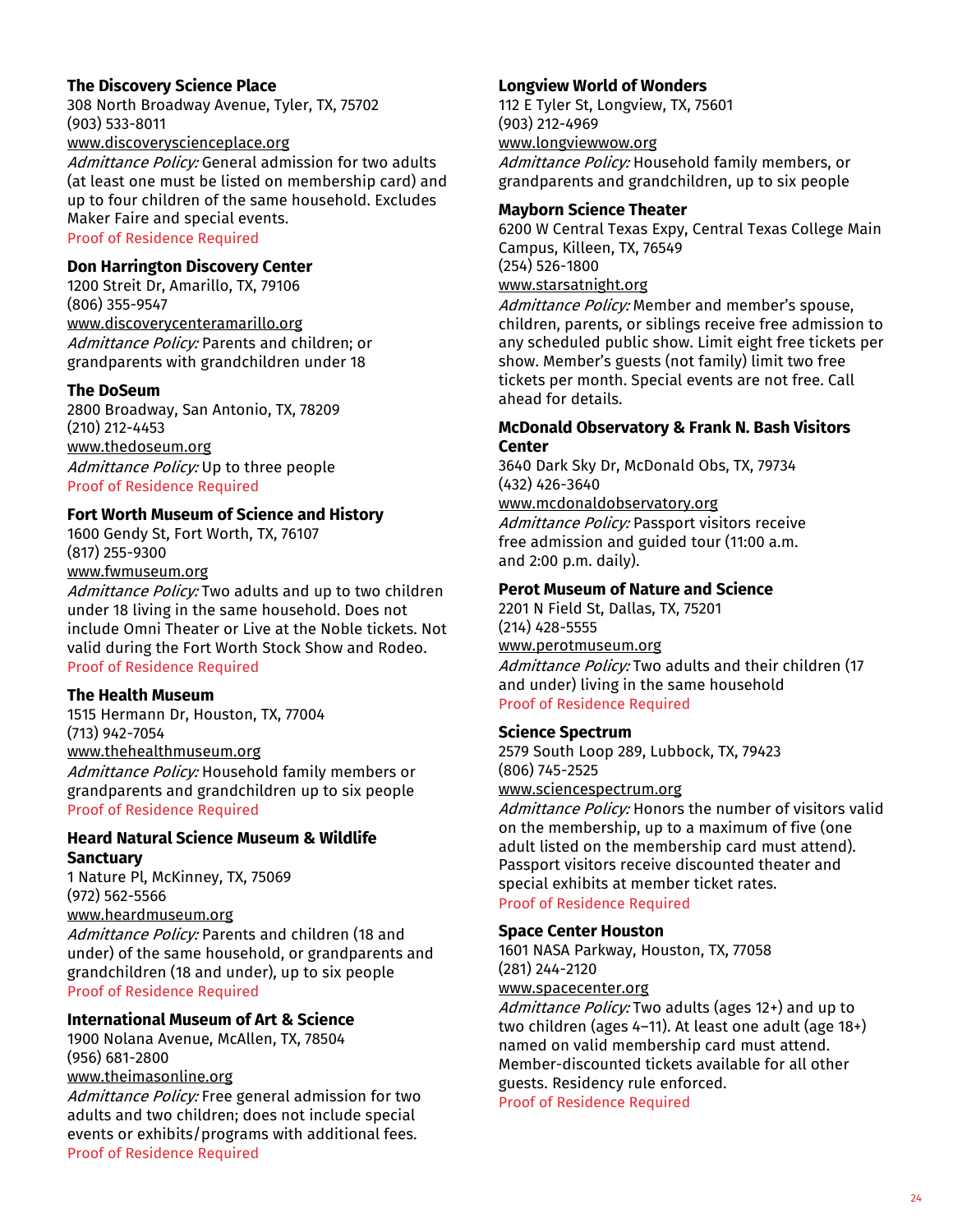# **Thinkery**

1830 Simond Ave, Austin, TX, 78723 (512) 469-6200 www.thinkeryaustin.org Admittance Policy: Four people (one adult listed on the membership card must be present)

# UTAH

# **Clark Planetarium**

110 S 400 W, Salt Lake City, UT, 84101 (801) 456-7827 www.slco.org/clark-planetarium Admittance Policy: Free admission for up to five family members to the Hansen Dome Theatre

#### **Hutchings Museum**

55 N Center St, Lehi, UT, 84043 (801) 768-7361 www.johnhutchingsmuseum.org Admittance Policy: Any six people

# VERMONT

# **ECHO, Leahy Center for Lake Champlain**

1 College St, Burlington, VT, 05401 (802) 864-1848 www.echovermont.org Admittance Policy: Up to two adults and two youth, as listed on the membership card Proof of Residence Required

# **VIRGINIA**

# **Children's Museum of Virginia**

221 High St, Portsmouth, VA, 23704 (757) 393-8983 www.childrensmuseumvirginia.com Admittance Policy: Up to four people. Membership card and valid picture ID required. Includes Portsmouth Art & Cultural Center, Lightship Portsmouth, and Portsmouth Naval Shipyard Museum.

# **Children's Science Center**

11948L Fair Oaks Mall, Fairfax, VA, 22033 (703) 648-3130 www.childsci.org Admittance Policy: Two adults plus a maximum of two children (ages 2+) for one visit per membership card Proof of Residence Required

# **Nauticus**

1 Waterside Dr, Norfolk, VA, 23510 (757) 664-1000 www.nauticus.org Admittance Policy: Two adults and four children Proof of Residence Required

#### Proof of Residence Required

**Witte Museum** 3801 Broadway, San Antonio, TX, 78209 (210) 357-1900 www.wittemuseum.org Admittance Policy: Two adults and dependents under 18

#### **The Leonardo**

209 East 500 South, Salt Lake City, UT, 84111 (801) 531-9800 www.theleonardo.org Admittance Policy: Four people Proof of Residence Required

## **Natural History Museum of Utah**

301 S Wakara Way, Salt Lake City, UT, 84108 (801) 581-6927 www.nhmu.utah.edu Admittance Policy: Two adults and all minor children at the same address Proof of Residence Required

# **Fairbanks Museum and Planetarium**

1302 Main St, St Johnsbury, VT, 05819 (802) 748-2372 www.fairbanksmuseum.org Admittance Policy: General admission for people covered by the membership, up to a maximum of two adults and four minor children

# **Science Museum of Virginia**

2500 W Broad St, Richmond, VA, 23220 (804) 864-1400 www.smv.org

Admittance Policy: Two adults and four children; membership card required. Includes Danville Science Center, 677 Craghead Street, VA 24541; (434) 791-5160. Proof of Residence Required

# **Science Museum of Western Virginia**

1 Market Sq SE, Roanoke, VA, 24011 (540) 342-5710 www.smwv.org

Admittance Policy: Two adults listed on membership card and all dependent children under 18. Membership card and valid photo ID required. Free admission to general exhibit areas, includes Hidden Garden.

Proof of Residence Required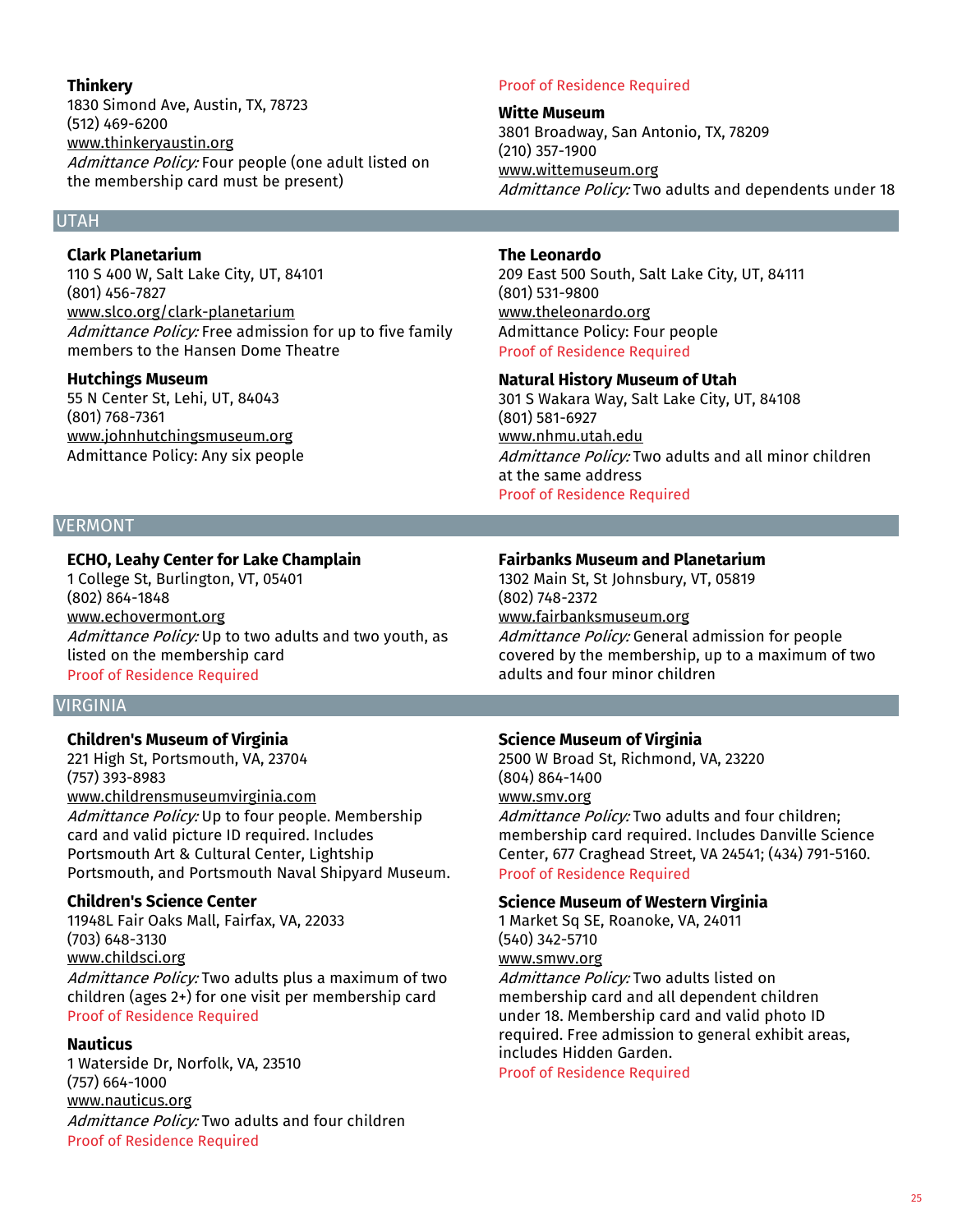# **Virginia Air and Space Science Center**

600 Settlers Landing Rd, Hampton, VA, 23669 (757) 727-0900 www.vasc.org Admittance Policy: Two adults and up to four dependents

#### **Virginia Discovery Museum**

524 E Main St, Charlottesville, VA, 22902 (434) 977-1025 www.vadm.org

Admittance Policy: (East end of the downtown pedestrian mall) Honors home museum's definition of family (as stated by the number in family listed on card). Additional visitors pay general admission.

# **WASHINGTON**

## **Imagine Children's Museum**

1502 Wall St, Everett, WA, 98201 (425) 258-1006 www.imaginecm.org Admittance Policy: Up to four family members. Special events not included. Proof of Residence Required

#### **KidsQuest Children's Museum**

1116 108th Ave NE, Bellevue, WA, 98004 (425) 637-8100 www.kidsquestmuseum.org Admittance Policy: Honors home museum's definition of family (as stated by the number of people listed on card). Additional visitors pay general admission. Proof of Residence Required

# **Mobius Discovery Center**

331 N Post St, Spokane, WA, 99201 (509) 443-5669 www.mobiusdiscoverycenter.org Admittance Policy: Two adults per household and any four children Proof of Residence Required

#### **The Museum of Flight**

9404 E Marginal Way S, Tukwila, WA, 98108 (206) 764-5700 www.museumofflight.org Admittance Policy: Two adults, any children or grandchildren under 18

# **Virginia Living Museum**

524 J Clyde Morris Blvd, Newport News, VA, 23601 (757) 595-1900

# www.thevlm.org

Admittance Policy: Up to two member adults and two children under 18 within the same household. Special events, planetarium, and exhibits with additional fees not included. No other discounts apply. Proof of Residence Required

#### **Virginia Museum of Natural History**

21 Starling Avenue, Martinsville, VA, 24112 (276) 634-4141 www.vmnh.net Admittance Policy: Two adults and up to four minor children living at the same address

# **Pacific Science Center**

200 2nd Ave N, Seattle, WA, 98109 (206) 443-2924 www.pacificsciencecenter.org Admittance Policy: Two adults and up to six youth. Additional events, IMAX movies, and certain traveling exhibits with additional fees not included. Proof of Residence Required

# **Palouse Discovery Science Center**

950 NE Nelson Ct, Pullman, WA, 99163 (509) 332-6869 www.palousescience.net Admittance Policy: Two adults plus all children living at home

# **The REACH**

1943 Columbia Park Trail, Richland, WA, 99352 (509) 943-4100 www.visitthereach.org Admittance Policy: Two adults and up to four children up to 18

#### **Wenatchee Valley Museum & Cultural Center**

127 S Mission St, Wenatchee, WA, 98801 (509) 888-6240 www.wenatcheevalleymuseum.org

Admittance Policy: Two adults and children or grandchildren under 18; 10% store discount Proof of Residence Required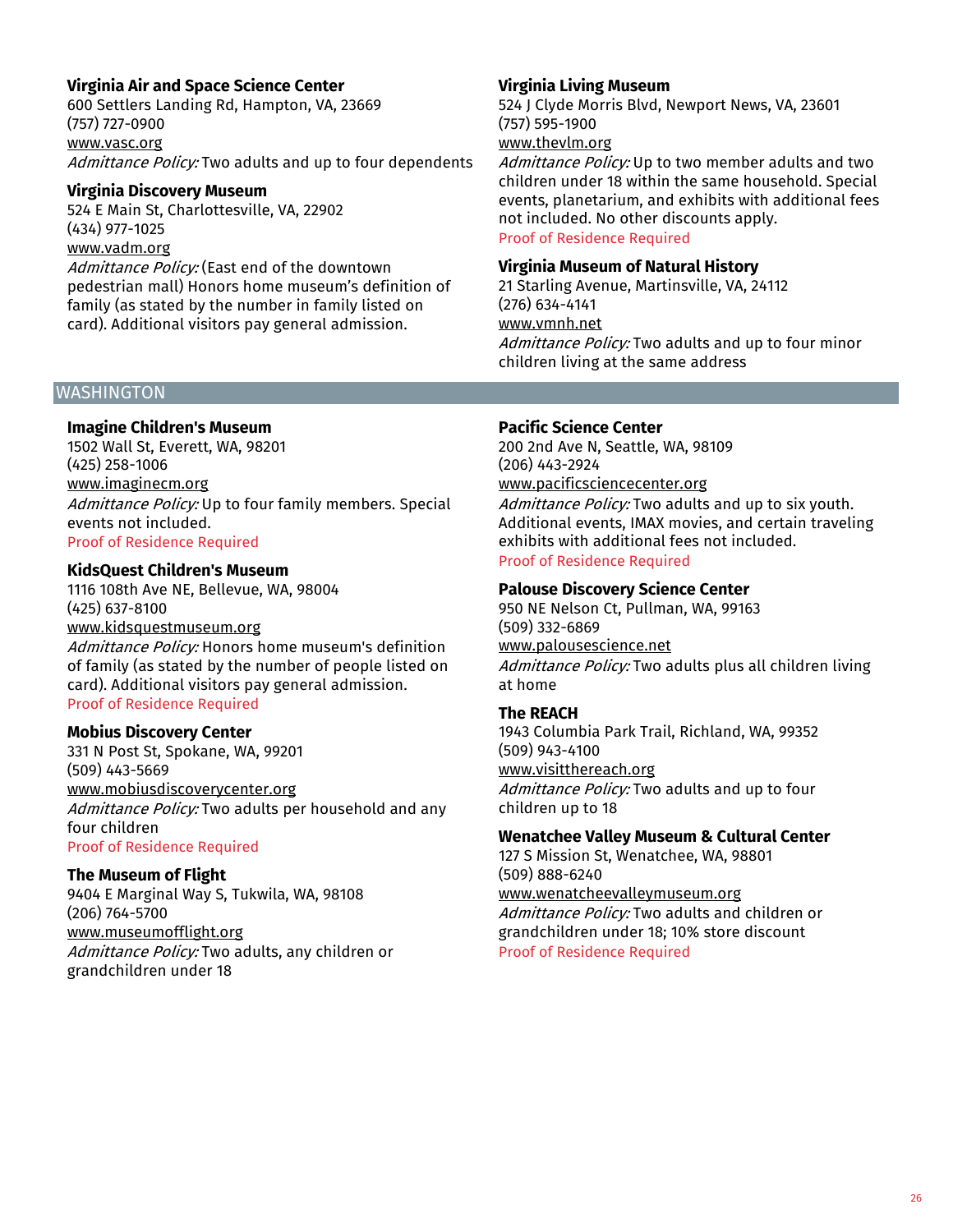#### WEST VIRGINIA

# **Clay Center for the Arts and Sciences of West Virginia**

1 Clay Sq, Charleston, WV, 25301 (304) 561-3500 www.theclaycenter.org Admittance Policy: Two adults and all children in household under 18. Reciprocal benefits apply to the Museum galleries only. Proof of Residence Required

# **WISCONSIN**

#### **Barlow Planetarium at UWO-Fox Cities**

1478 Midway Road, Menasha, WI, 54952 (920) 832-2848 www.uwosh.edu/barlow

Admittance Policy: Two adults and three children under 18 living in same household, for a single show per day. Passport visitors receive \$1 discount per person for evening rock laser shows. Please call ahead to secure your tickets.

Proof of Residence Required

# **The Building for Kids**

100 W College Ave, Appleton, WI, 54911 (920) 734-3226 www.buildingforkids.org

Admittance Policy: Two adults and children living together in the same household at the same address Proof of Residence Required

#### **Children's Museum of Eau Claire**

220 S Barstow St, Eau Claire, WI, 54701 (715) 832-5437 www.childrensmuseumec.com Admittance Policy: Two adults and all children in same household, listed on the membership card. Photo ID

#### **Children's Museum of La Crosse**

required for cardholder.

207 5th Ave S, La Crosse, WI, 54601 (608) 784-2652 www.funmuseum.org Admittance Policy: Up to six people; one must be named on card.

#### **Discovery World**

500 N Harbor Dr, Milwaukee, WI, 53202 (414) 765-9966 www.discoveryworld.org

Admittance Policy: Up to two named adult cardholders

and member children age 17 and under. Photo ID with cardholder's current home address required. General admission rates apply for additional guests.

Proof of Residence Required

# **Huntington Museum of Art**

2033 McCoy Rd, Huntington, WV, 25701 (304) 529-2701 www.hmoa.org Admittance Policy: Parents with children, or grandparents with children

#### **EAA Aviation Museum**

3000 Poberezny Rd, Oshkosh, WI, 54902 (920) 426-4800 www.eaa.org/en/eaa-museum

Admittance Policy: Two adults and their children under 18 (same household)

#### **Madison Children's Museum**

100 N Hamilton St, Madison, WI, 53703 (608) 256-6445 www.madisonchildrensmuseum.org Admittance Policy: Up to six people listed on the

membership. Valid membership card, and photo ID for cardholder, required. Some restrictions apply; call ahead for more information.

#### **Milwaukee Public Museum**

800 W Wells St, Milwaukee, WI, 53233 (414) 278-2700 www.mpm.edu

Admittance Policy: Two adults in the same household and children or grandchildren 17 and under. Limited to general exhibit areas only; no other discounts apply.

#### **National Railroad Museum**

2285 S Broadway, Green Bay, WI, 54304 (920) 437-7623 www.nationalrrmuseum.org

Admittance Policy: Two adults and children or grandchildren 18 and under in the household. Includes free train rides (May–September daily; weekends in October). Does not include ticketed special events.

#### **Neville Public Museum**

210 Museum Pl, Green Bay, WI, 54303 (920) 448-4460 www.nevillepublicmuseum.org Admittance Policy: Two adults and their children/grandchildren under 18. Proof of Residence Required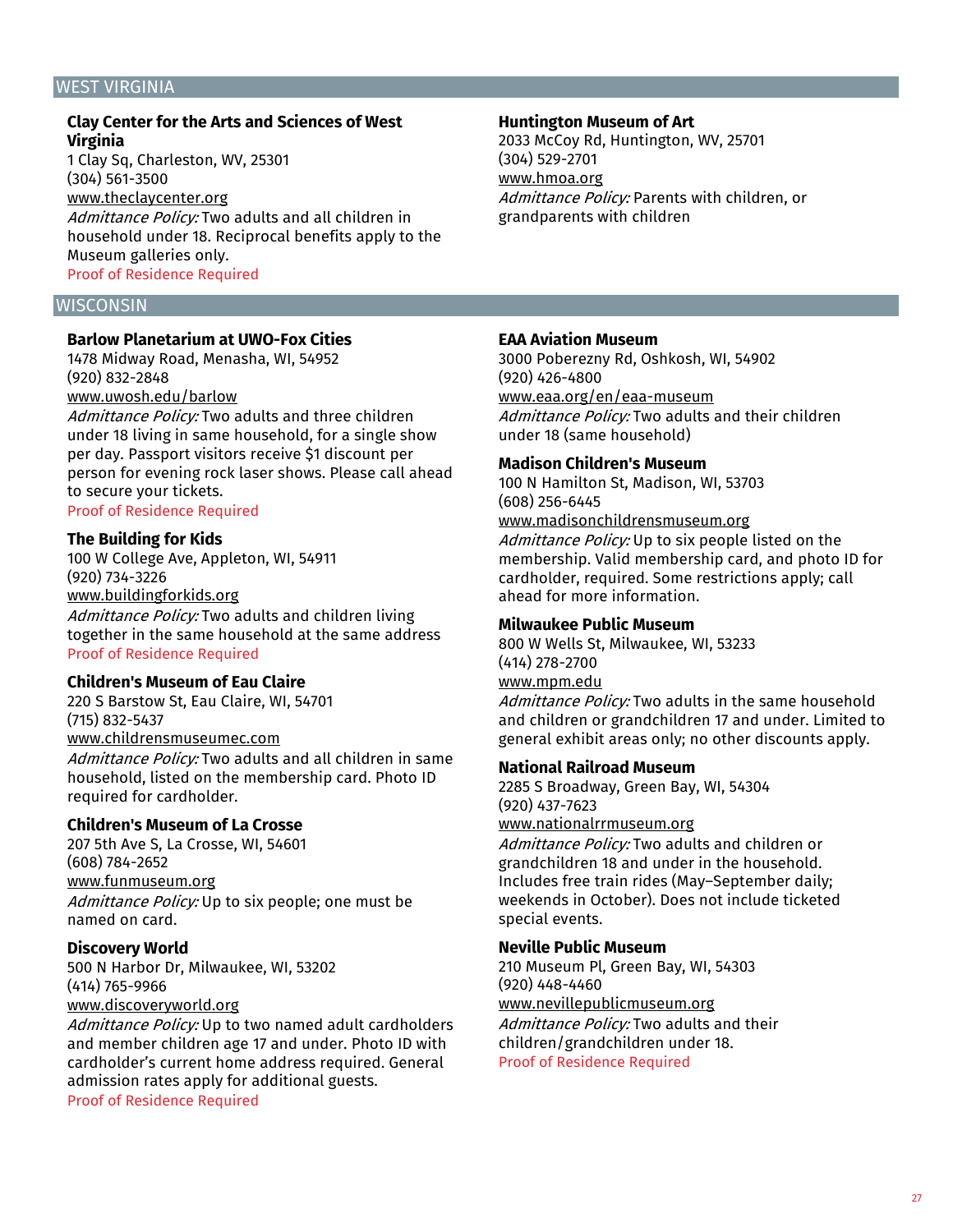#### WYOMING

**Lander Children's Museum** 465 Lincoln St, Lander, WY, 82520 (307) 332-1341 www.landerchildrensmuseum.org/home Admittance Policy: Any immediate family member of the cardholder (spouse, children, grandparents, grandchildren, siblings) Proof of Residence Required

#### AUSTRALIA

# **QUESTACON, Australia's National Science and Technology Centre**

King Edward Terrace, Canberra, Australian Capital Territory, 02600 +61 262702800 www.questacon.edu.au Admittance Policy: Two adults and up to three children 4–16

**BERMUDA** 

#### **Bermuda Underwater Exploration Institute**

40 Crow Lane, Pembroke, HM19 (441) 292-7219 www.buei.bm Admittance Policy: Parents and up to four children living at the same household

# CANADA

#### **Discovery Centre**

1215 Lower Water St, Halifax, Nova Scotia, B3J 3S8 (902) 492-4422 www.thediscoverycentre.ca Admittance Policy: Up to two adults and five children under 18 listed on membership card

#### **The Exploration Place**

children under 12

333 Becott Place, Prince George, British Columbia, V2L 4V7 (250) 562-1612 www.theexplorationplace.com Admittance Policy: Two adults and up to four

# **Ingenium - Canada Science and Technology Museum**

1867 St. Laurent Boulevard, Ottawa, Ontario, K1G 5A3 (613) 991-3044

#### www.ingeniumcanada.org

Admittance Policy: Up to two adults and up to four youth under 18. General admission only. Includes Canada Aviation and Space Museum (11 Aviation Parkway, Ottawa, ON K1K 4Y5) and Canada Agriculture and Food Museum (901 Prince of Wales Drive, Ottawa, ON K2C 3K1).

#### **The Science Zone**

222 E Collins Dr, Casper, WY, 82601 (307) 473-9663 www.thesciencezone.org

Admittance Policy: Two adults and their children under 18 living in the same household

#### **Scitech**

City West Centre Corner Railway Street &, Sutherland St,, West Perth, 06005 +61 894816295 www.scitech.org.au Admittance Policy: Two adults, two children; two adults, three children; one adult, two children

#### **Johnson Geo Centre**

175 Signal Hill Rd, St. John's, Newfoundland and Labrador, A1A 1B2 (709) 737-7880 www.geocentre.ca Admittance Policy: Two adults and up to three children under 17

#### **Markham Museum**

9350 Markham Rd, Markham, Ontario, L3P 3J3 (905) 305-5970 www.markhammuseum.ca Admittance Policy: Two parents and up to four children, same household

#### **Montreal Science Centre**

2 de la Commune St W, Montreal, Quebec, H2Y 4B2 (877) 496-4724 www.montrealsciencecentre.com Admittance Policy: Two adults and two children, or one adult and three children

#### **Okanagan Science Centre**

2704 Highway 6, Vernon, British Columbia, V1T 5G5 (250) 545-3644 www.okscience.ca Admittance Policy: Parents and children under 18 living in the same residence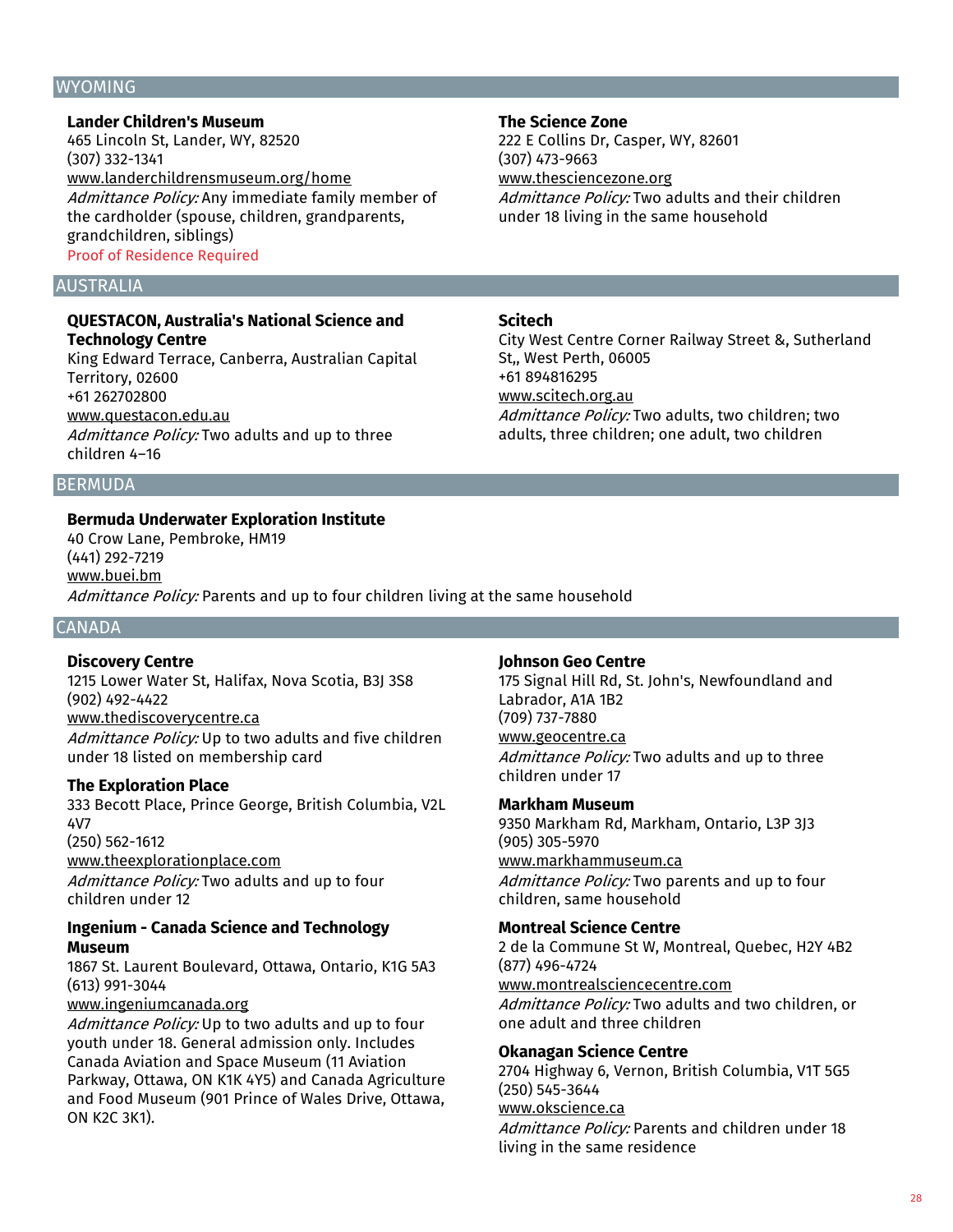# **Ontario Science Centre**

770 Don Mills Rd, Toronto, Ontario, M3C 1T3 (416) 696-1000

# www.ontariosciencecentre.ca

Admittance Policy: Admits members covered by home membership, to a maximum of two adults and four children under 18. General admission only. Does not include fee-based experiences, OMNIMAX theatre, or parking.

Proof of Residence Required

# **Rossland Museum and Discovery Centre**

1100 British Columbia 3B, Rossland, British Columbia, V0G 1Y0 (250) 362-7722 www.rosslandmuseum.ca Admittance Policy: Two care-giving adults and

immediately supervised children

# **Saskatchewan Science Centre**

2903 Powerhouse Dr, Regina, Saskatchewan, S4N 0A1 (306) 791-7900 www.sasksciencecentre.com

Admittance Policy: Two adults and up to four children under 18 in the same household. Free admission limited to general exhibit areas; does not include traveling exhibitions or theatre shows.

#### **Science East**

668 Brunswick St, Fredericton, New Brunswick, E3B 1H6 (506) 457-2340 www.scienceeast.nb.ca Admittance Policy: Two adults and two children

# **Science North**

100 Ramsey Lake Rd, Sudbury, Ontario, P3E 5S9 (705) 522-3701

www.sciencenorth.ca

Admittance Policy: One or two adults and their children under 18 living at same address. Admission is to the science center only.

#### **Science World**

1455 Quebec St, Vancouver, British Columbia, V6A 3Z7 (604) 443-7440 www.scienceworld.ca Admittance Policy: Up to two adults and their children (maximum four), 3 to 18, living at the same address. Some restrictions apply.

Proof of Residence Required

# **TELUS Spark**

220 St. George's Dr NE, Calgary, Alberta, T2E 5T2 (403) 817-6800

#### www.sparkscience.ca

Admittance Policy: General admission only for up to two adults and four children living in the same household. Does not include parking, discounts, special events, and select feature exhibitions. Proof of Residence Required

#### **TELUS World of Science Edmonton**

11211 142 St NW, Edmonton, Alberta, T5M 4A1 (780) 451-3344

www.telusworldofscienceedmonton.ca

Admittance Policy: Science center general admission only. Additional fees for special exhibits apply. Does not include special events, programing, or IMAX admission. Proof of Residence Required

## COLOMBIA

# **Maloka, Centro Interactivo de Ciencia y Tecnologia**

Carrera 68D No. 40A-51, Ciudad Salitre, Bogotá, D.C. +57 14272707 www.maloka.org Admittance Policy: Two adults and two children.

# CZECH REPUBLIC

#### **Techmania Science Center**

U Planetária 2969/1, Plzeň, 301 00 +420 737247585 www.techmania.cz/en Admittance Policy: Two adults and three children

# EGYPT

# **Planetarium Science Center**

Bibliotheca Alexandrina, Chatby, Alexandria, Alexandria, 21526 +20 34839999 www.bibalex.org/psc Admittance Policy: Four people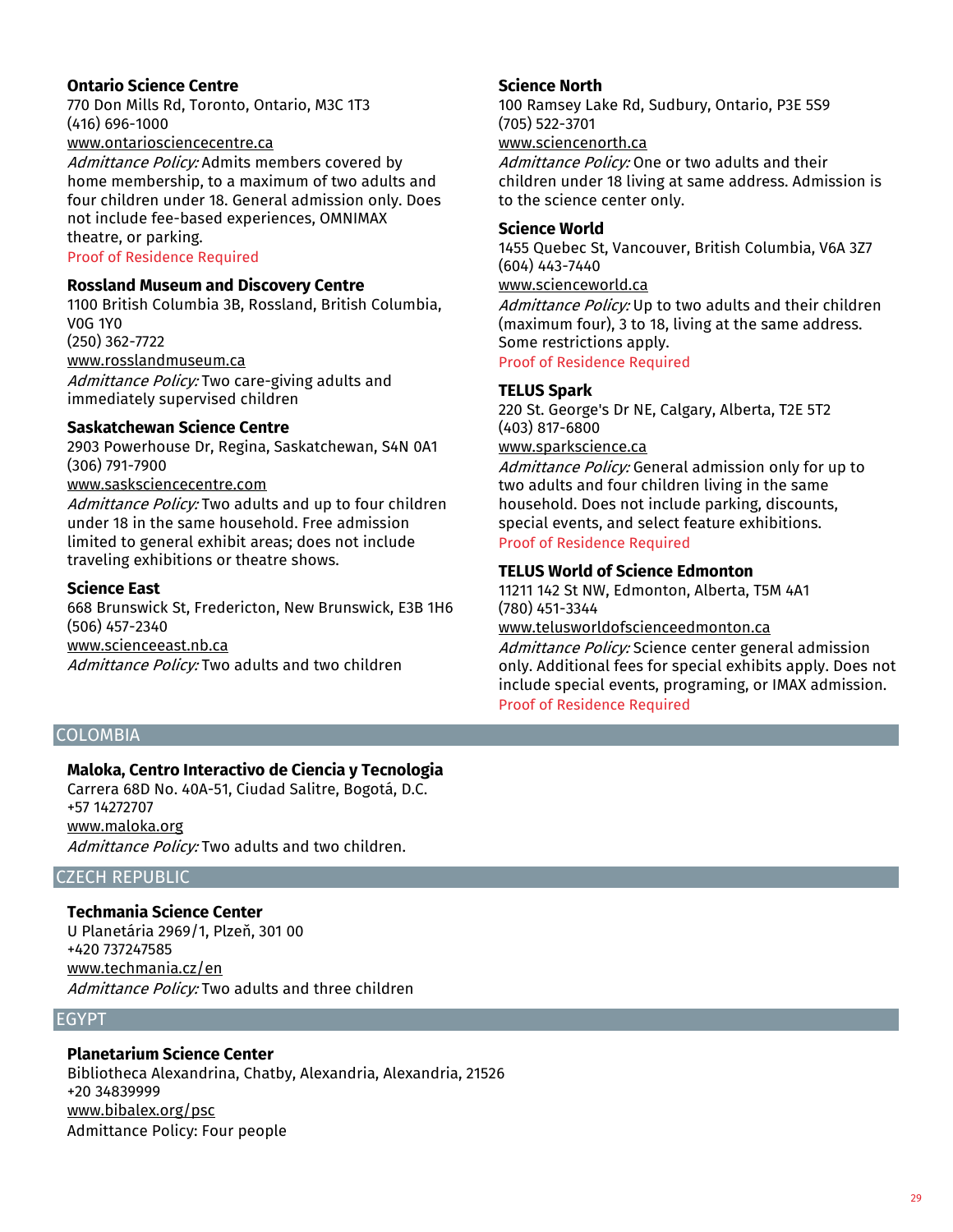# ISRAEL

#### **Bloomfield Science Museum Jerusalem**

The Hebrew University, University Boulevard, Jerusalem, 91904 +972 26544888 www.mada.org.il Admittance Policy: One adult, spouse, and children

#### **Carasso Science Park**

79 Haatzmaut St, Beer Sheva, 84100 +972 86252600 www.sci-park.co.il Admittance Policy: Two adults and two children. Free admission to children under 5. Bloomfield Science Museum members receive 25% admission discount with valid membership card.

#### Proof of Residence Required

#### **The Davidson Institute of Science Education**

Weizmann Institute of Science, Rehovot, 76100 +972 89343942 www.davidson.weizmann.ac.il/en/garden-of-science Admittance Policy: Nuclear family (two adults and children)

# **MadaTech, The Israel National Museum of Science, Technology, & Space**

Ta Do'ar 44927, Haifa, 31448 +972 48614444 www.madatech.org.il/en Admittance Policy: Parents and three children

#### **MALAYSIA**

#### **National Science Centre, Malaysia**

Pesiaran Bukit Kiara, Kuala Lumpur, 50662 +60 320923400 www.psn.gov.my Admittance Policy: Two adults and two children under 18. Valid for general exhibit area; does not include special exhibitions, rides, and shows.

#### **Petrosains, The Discovery Centre**

Petronas Twin Towers, Level 4, Suria KLCC, Kuala Lumpur, 50088 +60 323318787 www.petrosains.com.my Admittance Policy: Two adults and two children 17 and under. Valid only for general exhibit area; does not

include paid exhibits, rides, or Theatre Ungku Omar.

# **MEXICO**

# **MIDE, Museo Interactivo de Economia**

Tacuba 17, Centro Histórico, Del. Cuauhtémoc, Mexico City, 06000 +52 5551304600 www.mide.org.mx Admittance Policy: Two adults and two children under 16. Benefits do not extend to special events.

#### PANAMA

# **EXPLORA, Centro de Ciencias y Arte**

Via Ricardo J. Alfaro, Frente a la Urb. Condado del Rey, Panama City +507 2303066 www.explorapanama.org Admittance Policy: One adult and one child under 12

#### PHILIPPINES

#### **The Mind Museum**

JY Campos Park, 3rd Ave, Taguig, 1634 Metro Manila +63 29096463 www.themindmuseum.org

Admittance Policy: Maximum of five free admissions

# **Philippine Science Centrum**

E-Com Building, Riverbanks Center Barangka, Marikina City, 01803 +63 29425136 www.science-centrum.ph Admittance Policy: Two adults and up to five children

under 18 living in the same household

#### 30